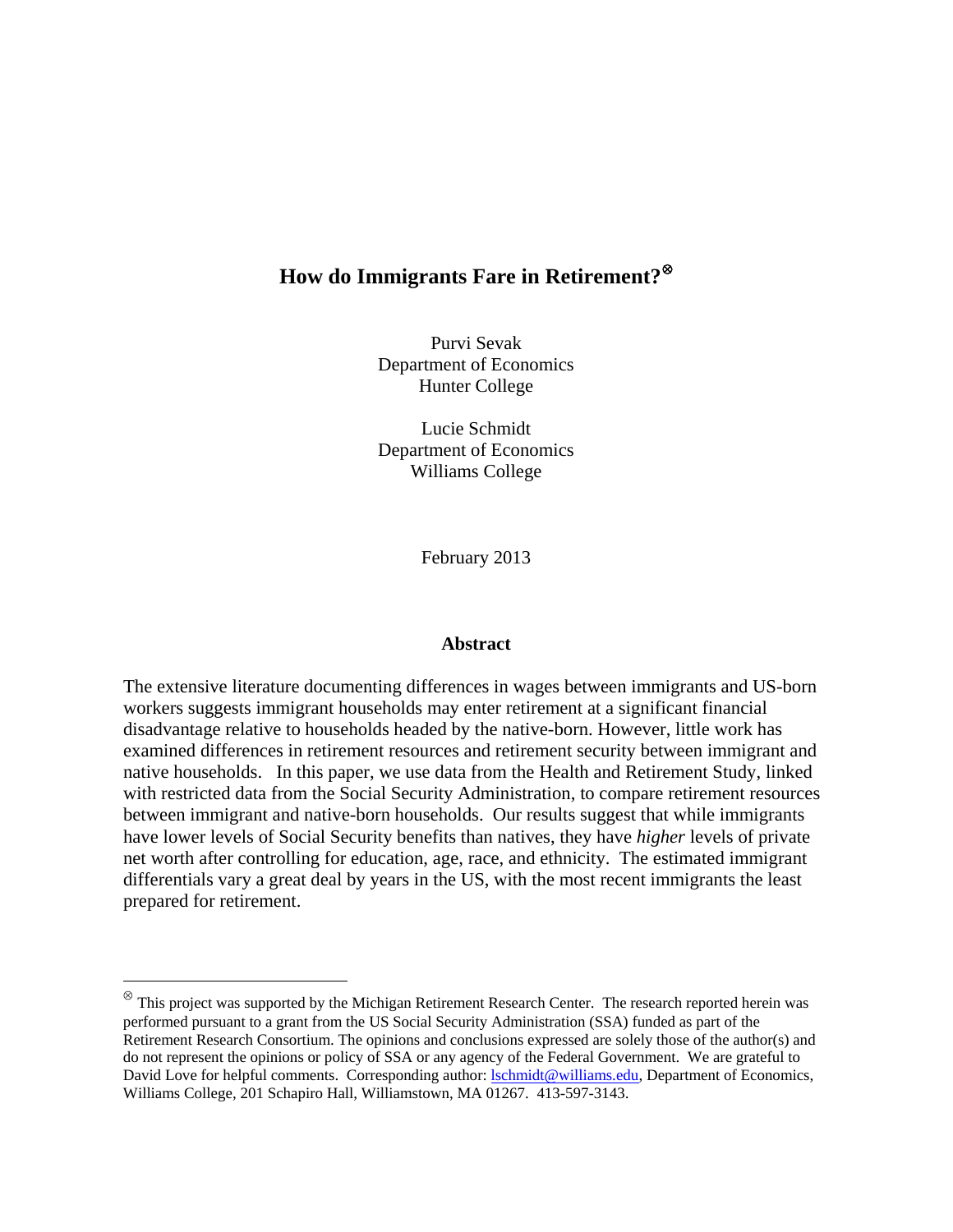## **How do Immigrants Fare in Retirement?**

#### **Synopsis**

In this paper, we use the Health and Retirement Study (HRS) to compare retirement resources between immigrant and native-born households.

### **Abstract**

The extensive literature documenting differences in wages between immigrants and US-born workers suggests immigrant households may enter retirement at a significant financial disadvantage relative to households headed by the native-born. However, little work has examined differences in retirement resources and retirement security between immigrant and native households. In this paper, we use data from the Health and Retirement Study, linked with restricted data from the Social Security Administration, to compare retirement resources between immigrant and native-born households. Our results suggest that while immigrants have lower levels of Social Security benefits than natives, they have higher levels of private net worth after controlling for education, age, race, and ethnicity. The estimated immigrant differentials vary a great deal by years in the US, with the most recent immigrants the least prepared for retirement.

### **JEL Codes J14, J15, J26**

**Keywords: immigrants, Social Security, retirement, wealth**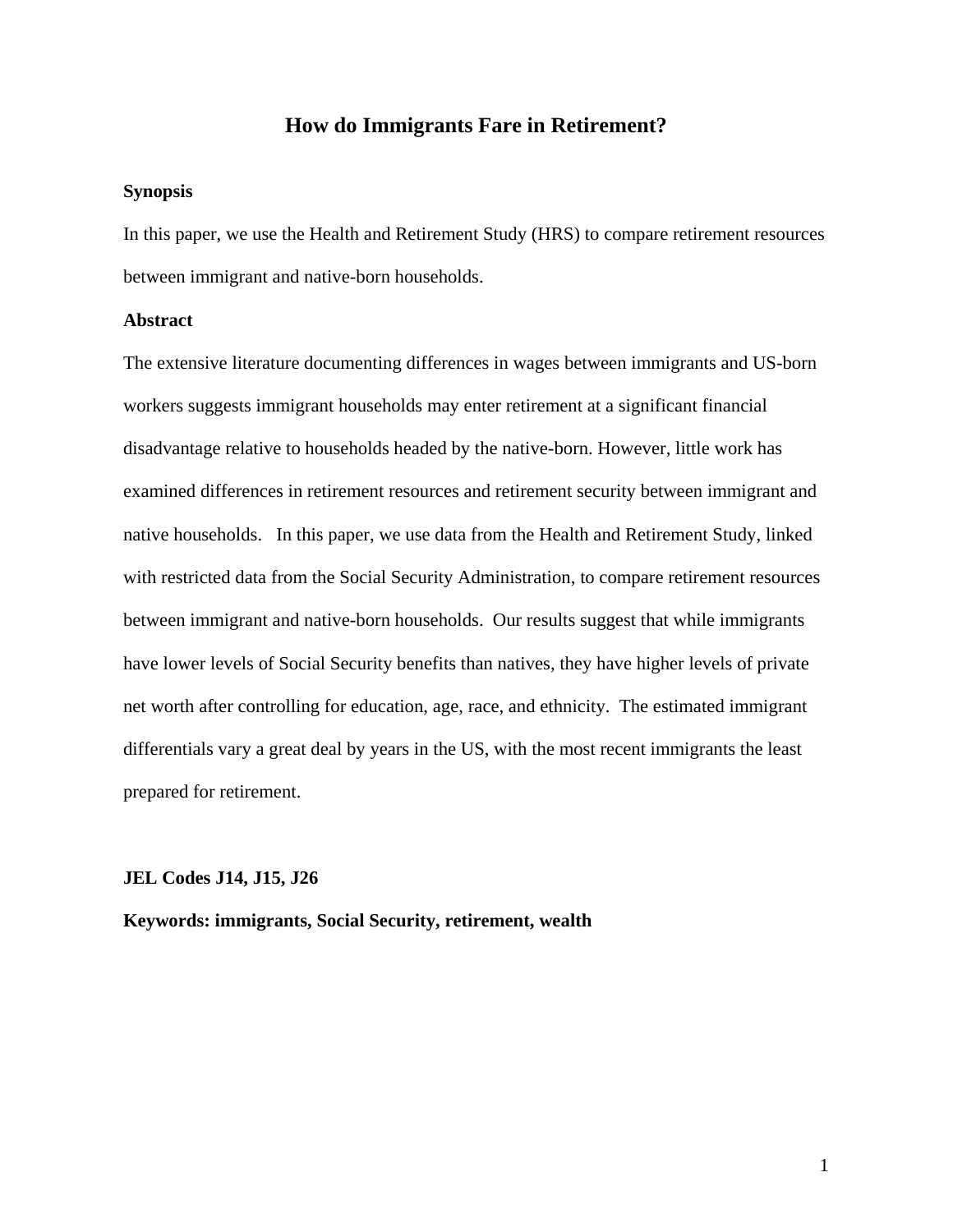## **How do Immigrants Fare in Retirement?**

### **I. Introduction**

An extensive literature in economics has documented that immigrants receive lower wages than US-born workers with similar characteristics.<sup>[1](#page-38-0)</sup> However, much less work has examined differences in retirement resources and retirement security between immigrant and native households. Gaps in wages could imply that immigrant households may enter retirement at a significant financial disadvantage relative to households headed by the nativeborn. Immigration has often been suggested as a way to at least temporarily improve the finances of a pay-as-you-go Social Security system (e.g. Lee and Miller, 2000; Stonesletten, 2000; Sand and Razin, 2006, Board of Trustees, 2010). This can be particularly effective in a system with many illegal immigrants who may pay Social Security taxes but never claim benefits (Schumacher-Matos, 2010). Understanding how these immigrants themselves fare when they reach retirement is an important consideration when evaluating the long-term costs and benefits of such policies. Given that Social Security is a social insurance program, it is important to understand the extent to which it differentially insures against old age for a large immigrant population.

In this paper, we use the Health and Retirement Study (HRS) to compare retirement resources between immigrant and native-born households. Most work on the wealth of immigrants nearing retirement ages is unable to examine the potential role of Social Security. This is an important omission, since Social Security benefits are the most important source of income for most retired American households. We use restricted-access data on earnings histories from the Social Security Administration, linked with the HRS, to estimate potential Social Security benefits for respondents who have not yet reached retirement age. We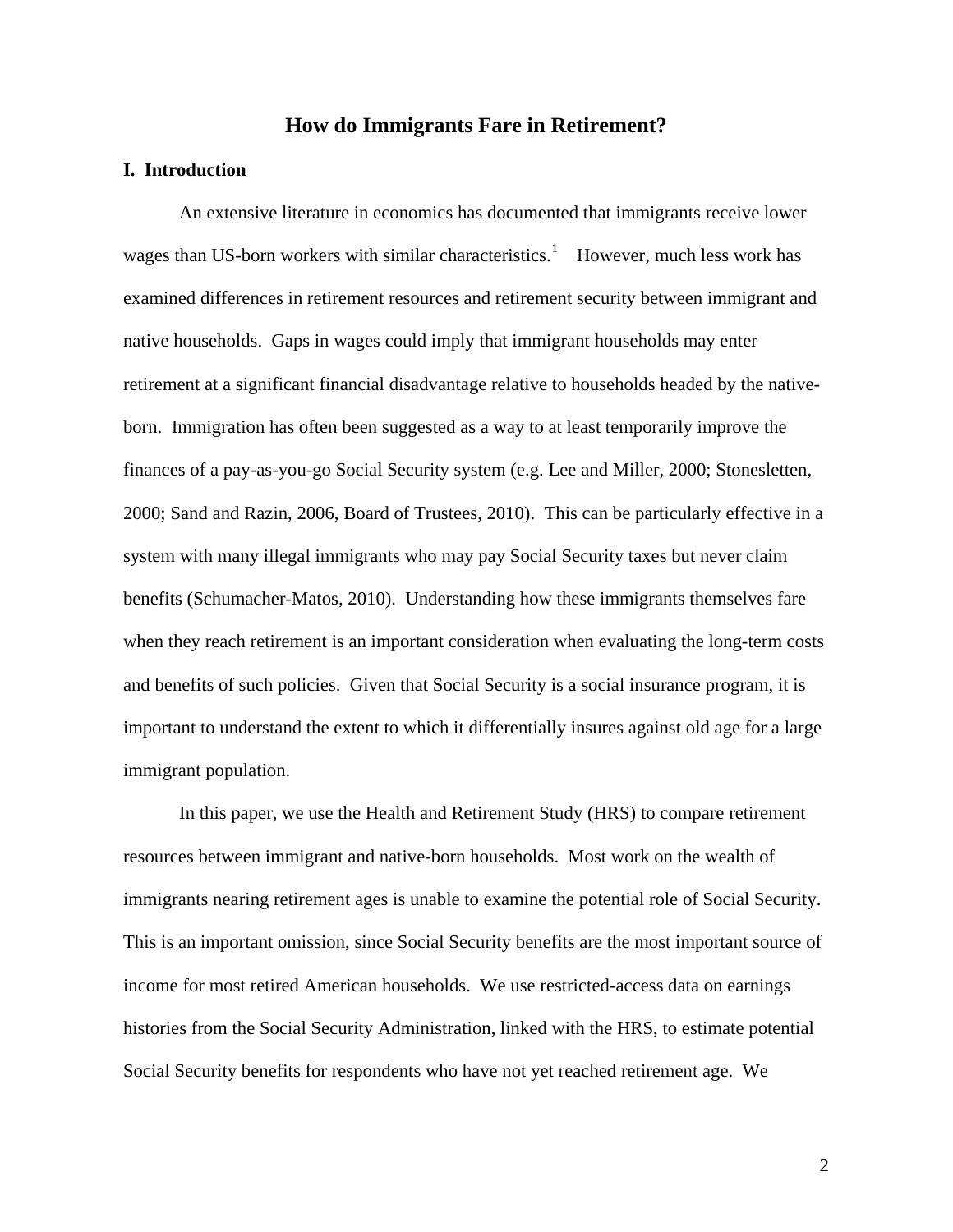supplement this with self-reported data on actual Social Security benefits for those 65 and older, as well as data on private pension coverage, home ownership and home equity, and total net worth. We document differences in retirement resources between immigrant and native households, and then explore the role of economic and demographic characteristics in explaining these differentials. Finally, we look at heterogeneity in retirement resources of immigrants based on their years in the United States.

We find that working-age immigrants have significantly lower predicted Social Security benefits than native households, and that immigrants over the age of 65 have significantly lower reported actual Social Security benefits. These differentials remain even after controlling for a number of socioeconomic characteristics such as education, selfreported health, and race and ethnicity. While immigrants at the median years in the US and below have significantly lower expected resources from Social Security than native households, this gap decreases with additional years in the US. Furthermore, we find that the gap is due to fewer quarters of work in Social Security covered employment, rather than lower earnings during covered quarters.

The differences in Social Security income may not lead to lower retirement security if immigrants compensate with higher private wealth accumulation. We find that while average private net worth is significantly lower for immigrants, once we control for differences in education, race, ethnicity, and other demographic characteristics, immigrant households have significantly *higher* net worth than similarly situated native-born households. Our back-ofthe-envelope calculations suggest that at the median years in the US, immigrants in our sample have amassed sufficient private wealth to just offset their lower predicted Social Security Benefits. However, these calculations ignore the annuity value of Social Security in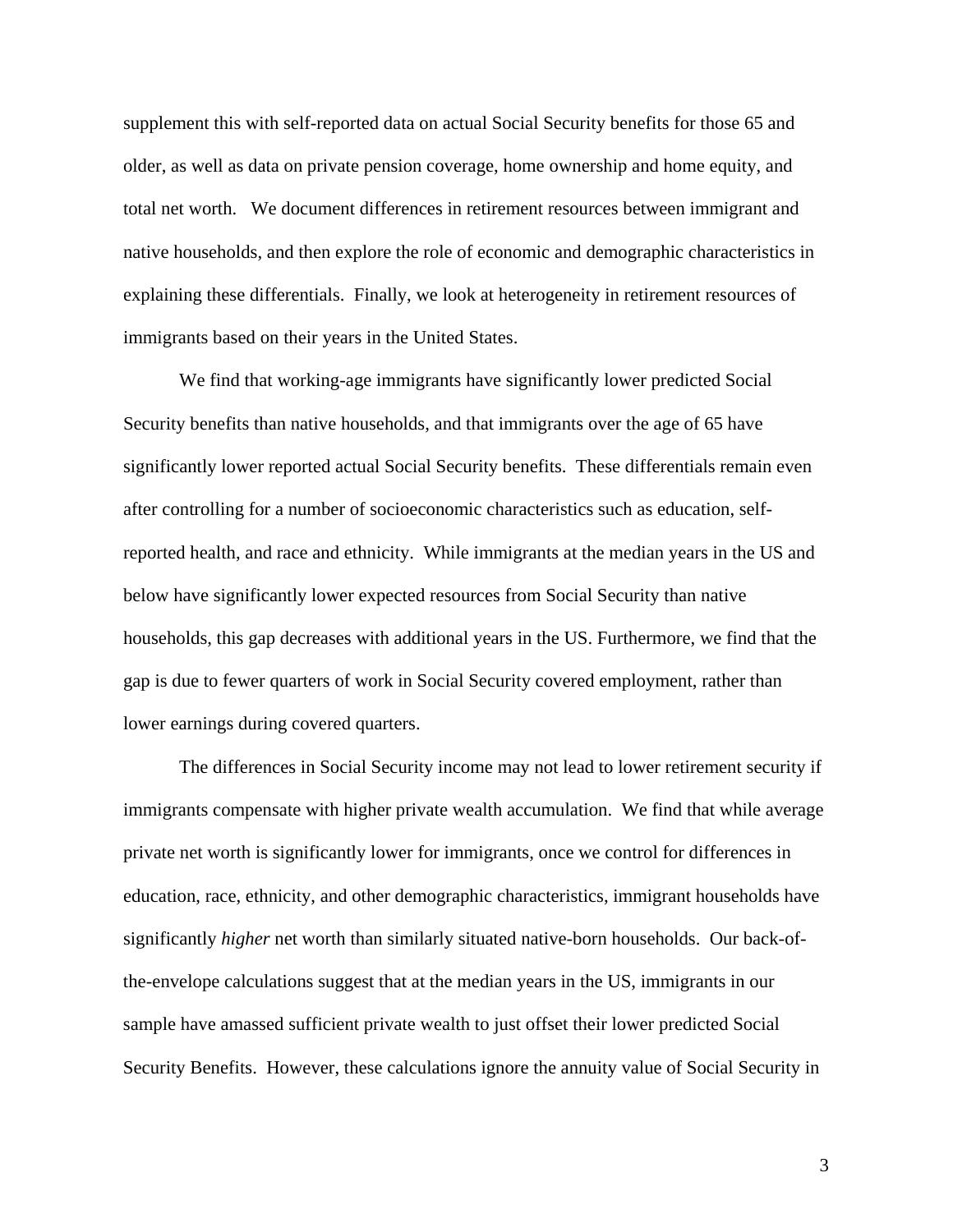insuring against longevity risk. In addition, for more recent immigrants, even higher levels of net worth are not enough to offset the lower levels of Social Security income. These findings add to a growing literature that documents a great deal of heterogeneity in economic wellbeing within the immigrant population. They also identify a particularly vulnerable group with respect to retirement security – recent immigrants nearing retirement.

### **II. Background**

Households rely on two main types of resources during retirement – Social Security income and private wealth. There are a number of reasons why each of these might be expected to differ between immigrants and natives. First, earnings are a primary determinant of both Social Security benefits and private wealth. To the extent that there exist significant differences in earnings between immigrants and natives, these differences are likely to affect both categories of retirement resources.

A large literature in labor economics summarizes wages of immigrants in the United States, and compares them to wages in the native-born population.<sup>[2](#page-38-1)</sup> In 1990, immigrants earned 16% less than natives, and "new" immigrants, those in the US less than five years, earned 38% less. In each case, a large fraction of this differential can be explained by differences in observable socioeconomic characteristics (Borjas, 1999). In addition, country of origin has a large effect on immigrant-native earnings differentials (Duleep and Dowhan, 2008; Abramitzky et al., 2012).

The early literature found evidence of "assimilation" effects on immigrant earnings – immigrants initially had lower earnings than natives, but their wages grew at a faster rate and eventually converged with those of natives (Chiswick, 1978; LaLonde and Topel, 1992).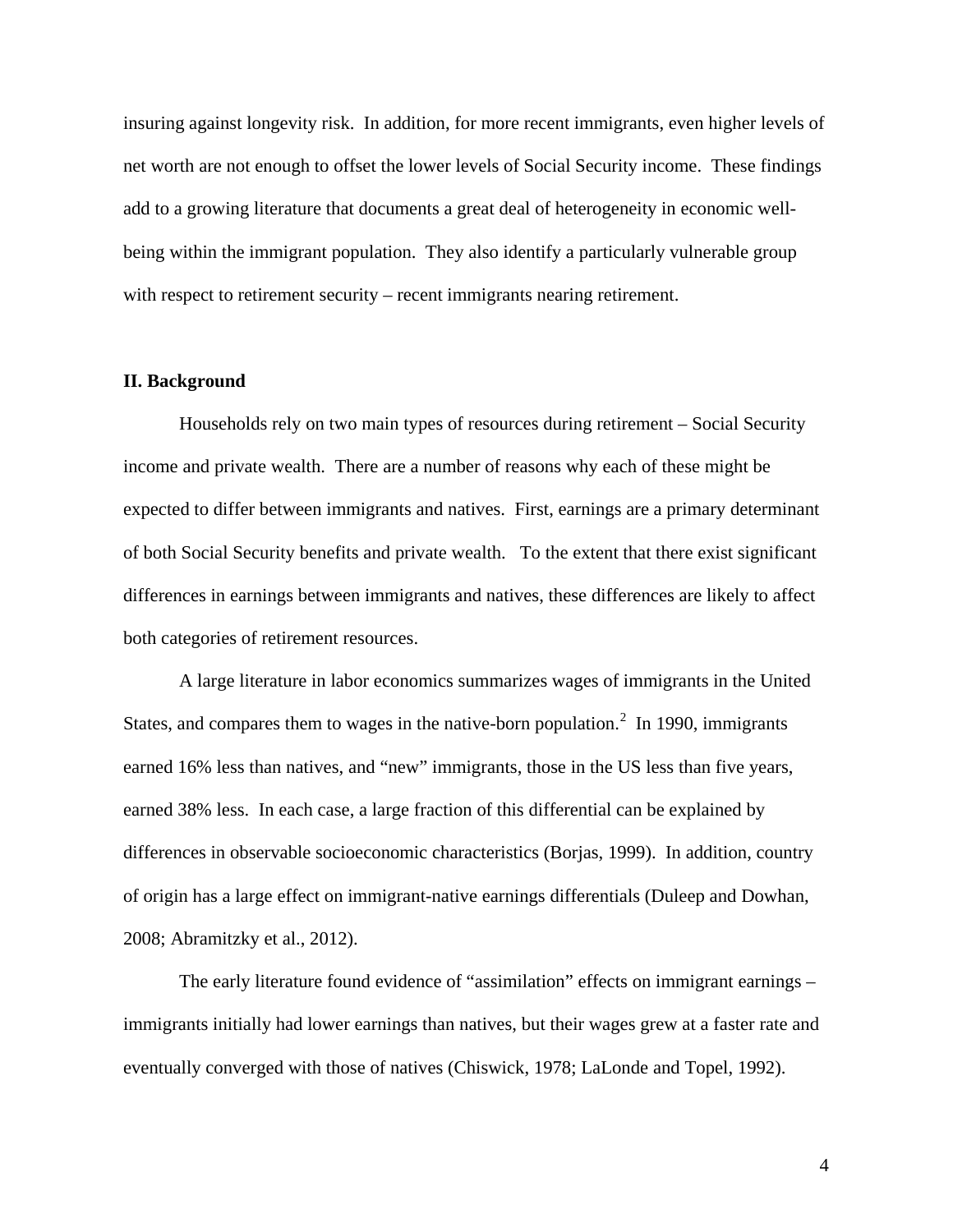However, in a single cross-section of data it is impossible to separate assimilation effects from differences across cohorts immigrating at different periods of time (Borjas, 1985). Evidence suggests that entry earnings of new immigrants have been declining across cohorts. Some have interpreted this decline as a decrease in immigrant quality (Borjas 1985, 1987, 1992), while others have argued that it reflects changes in the transferability of skills from the host country to the US (Duleep and Regets, 2002).

Repeated cross-sections can be used to separate out assimilation from cohort effects. However, even in repeated cross sections, differential patterns of return migration can bias measured immigrant assimilation effects (Duleep and Dowhan, 2002; Lubotsky, 2007). Recent work by Abramitzky et al. (2012) constructs a panel of male migrants around the turn of the twentieth century, and finds evidence that measured "assimilation" effects in a single cross-section are significantly reduced in repeated cross-sections, and almost entirely disappear in panel analysis. These results suggest a very important role for both differences in immigrant cohorts and selective return migration for this cohort – if those immigrants with lower earnings are more likely to return migrate, they are not observed in repeated crosssections, making it appear as if there is more convergence than actually exists. However, longitudinal data on Social Security-covered earnings for entry cohorts 1960-1992 do show higher earnings growth for immigrants than the native born for almost all cohorts (Duleep and Dowhan,  $2002$ ). $3$ 

Under current Social Security rules, workers who have immigrated to the United States are likely to receive lower benefits than natives. Because Social Security requires 40 quarters of covered earnings before an individual is eligible to receive any benefits, many immigrants may not meet eligibility requirements, either because they have not worked in the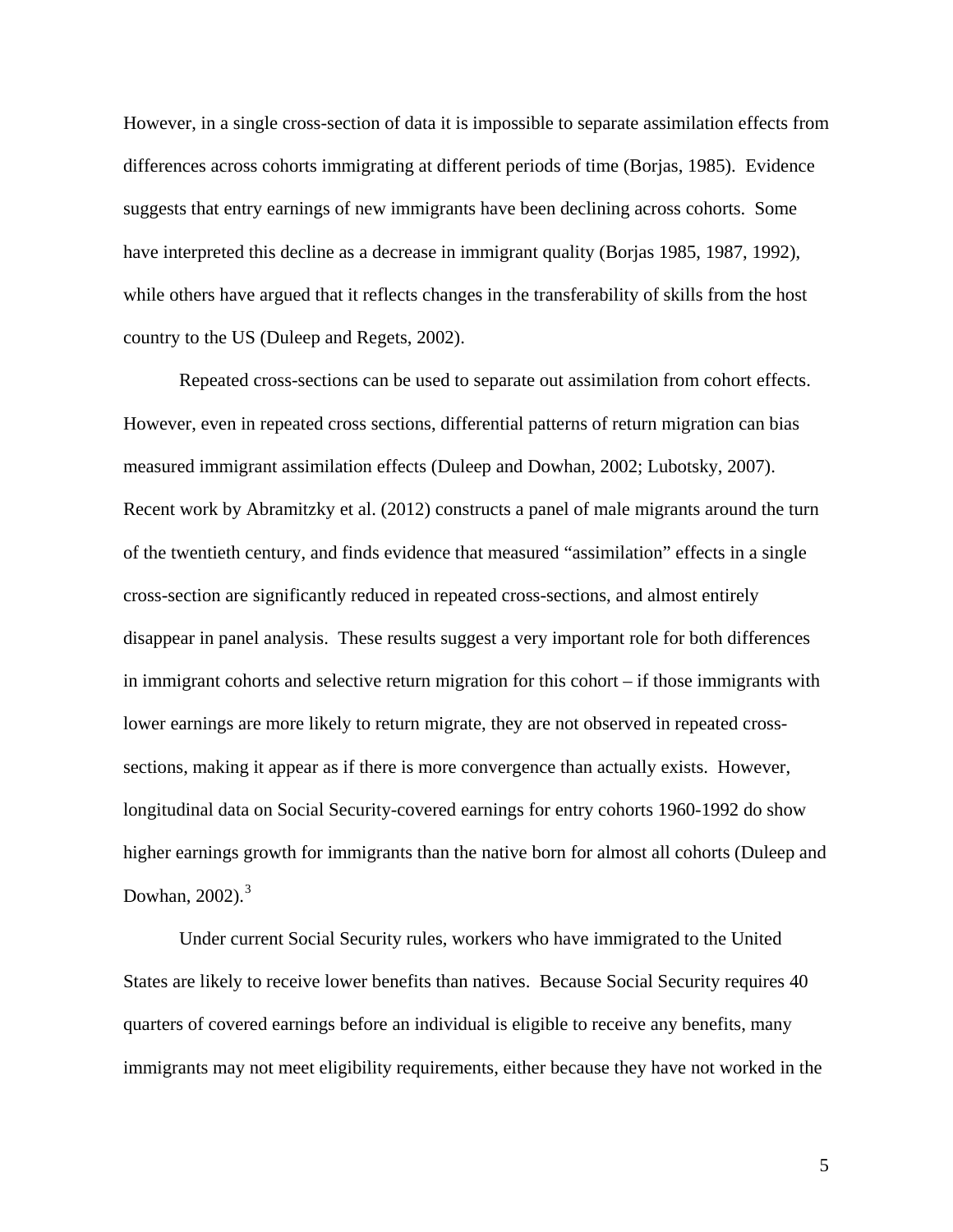US for 40 quarters or because they have worked "off the books." In addition, since benefits are based on average earnings over the 35 years of highest earnings, even immigrants and natives with identical earnings at retirement may have large differences in Social Security benefits, if immigrants are more likely to have years without covered earnings. Cohen and Iams (2007) project Social Security benefits using a microsimulation model and data from the Survey of Income and Program Participation (SIPP), and find that immigrants are less likely to receive Social Security benefits. Favreault and Nichols (2011) use SIPP data linked to Social Security Administration records and find that immigrants have lower Social Security benefits than natives, but that this is primarily driven by immigrants from less developed countries. They also find that immigrants are much more likely to have made contributions but not be eligible for benefits.

However, the redistributive nature of Social Security may mean that many immigrants realize a higher rate of return on payroll tax contributions than US natives, due to the fact that they have fewer years of covered earnings (Gustman and Steinmeier, 2000). This is confirmed by Favreault and Nichols (2011), who find that those that receive benefits are more likely to receive high replacement rates. Furthermore, recent work by Borjas (2011) suggests that immigrants who arrive in the US at older ages may have higher employment rates, in part to accumulate the necessary work credits for Social Security, potentially offsetting some of the immigrant disadvantage in covered quarters worked earlier in their lives.

Despite the fact that immigrants may have a shorter vesting period in Social Security, their retirement well-being may still be adequate if they compensate for this in greater private wealth accumulation. Conditional on earnings, private wealth accumulation could differ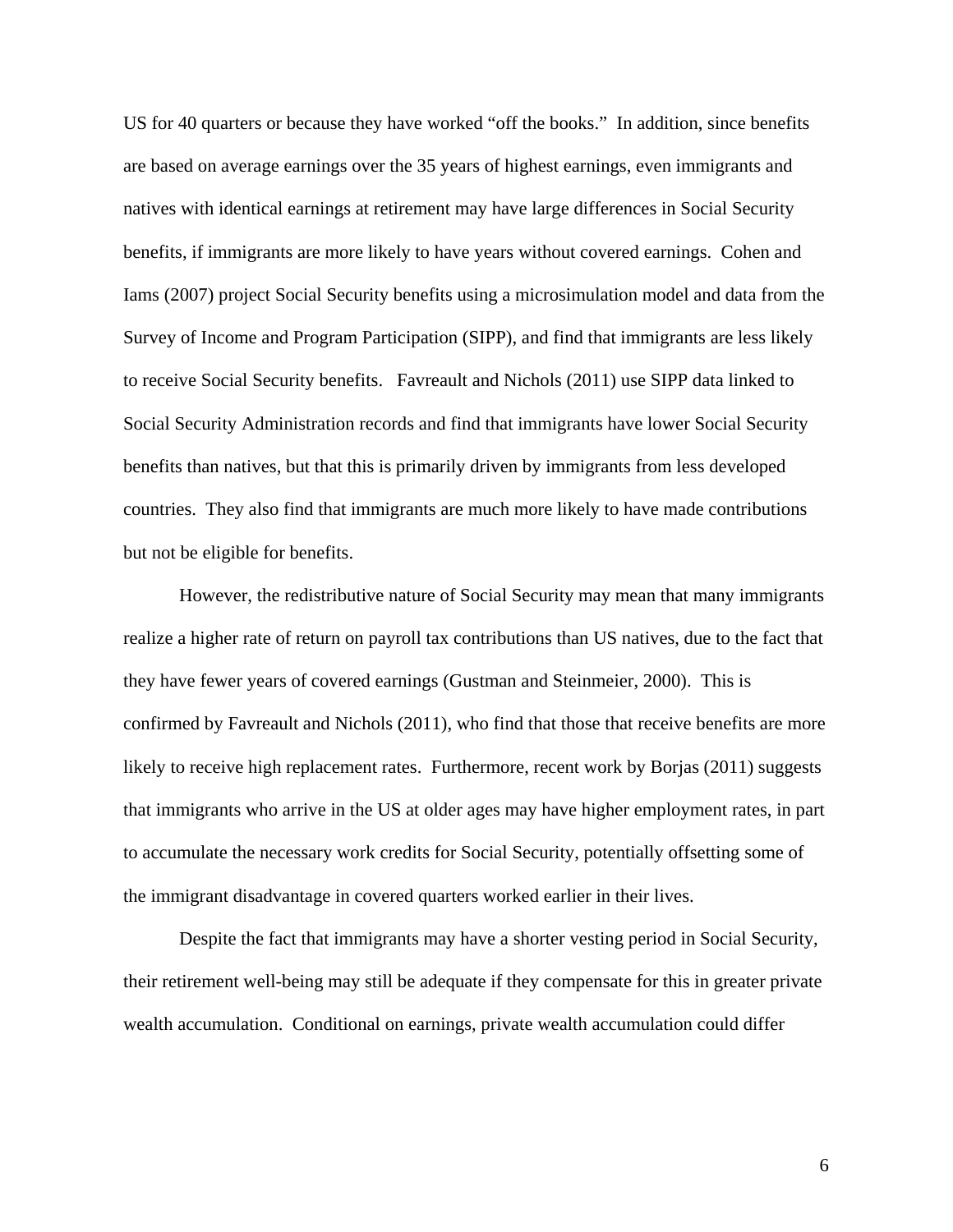across groups due to differences in savings rates (either due to preferences for savings or differential consumption and expenditure patterns), or due to differences in rates of return.

However, evidence suggests that immigrants have lower savings rates than natives (Carroll et al. 1994, 1999). These savings rates differ by country of origin, although these differences do not appear to be consistent with differences in national savings rates in those countries of origin (Carroll et al., 1999). In addition, there may be measurement issues associated with comparing savings rates between immigrants and natives. For example, Hispanic immigrants are more than twice as likely as natives to have provided financial assistance to family members (both in and out of the US) and they are more likely to expect their retirement years to be financed by income of other family members (Kamasaki and Arce, 2000). These transfers to family members can be viewed as a form of investment or risk pooling (see, for example, Rosenzweig, 1988; and Foster and Rosenzweig, 2001). Although they may be unobservable in standard data sets, for many households these intergenerational transfers may be a major component of retirement saving and planning.<sup>[4](#page-38-3)</sup>

Furthermore, immigrants exhibit significantly different portfolio allocation than do natives, in ways that would also be expected to lead to differences in net worth. Osili and Paulson (2007) find that immigrants are less likely to own a broad array of financial assets (including the simplest forms of assets, such as savings and checking accounts) than the native born. Evidence on Hispanic immigrants suggests they tend to save more for short-term goals such as education or a home purchase rather than retirement, and are extremely risk averse, placing greater importance on safety than rate of return on investments, relative to others (Kamasaki and Arce, 2000). Cobb-Clark and Hildebrand (2006a) find that immigrants hold a much higher proportion of their net worth in vehicles compared with financial or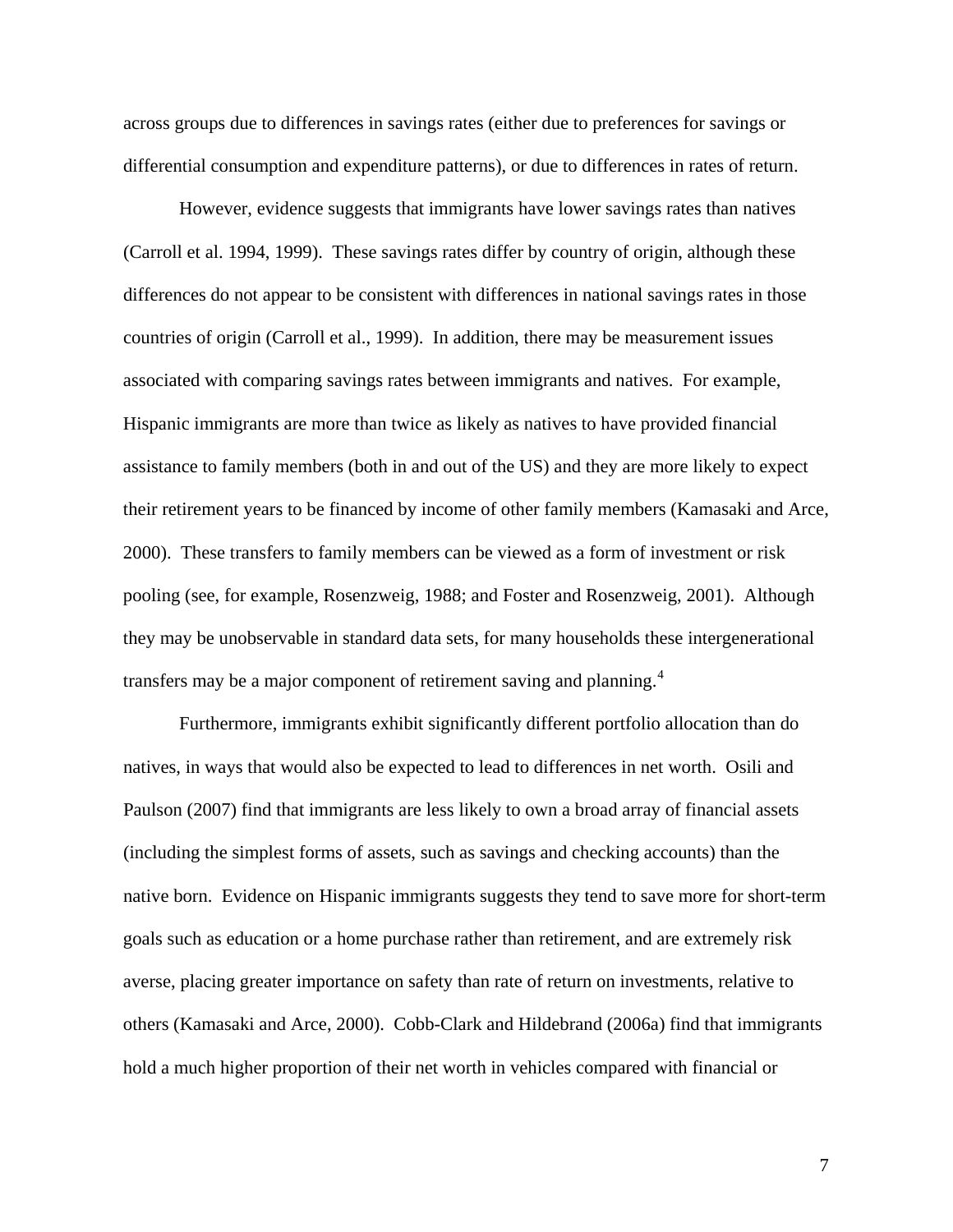housing assets. These differences in savings rates and portfolio allocation across immigrant groups contribute to a great deal of observed heterogeneity in net worth and retirement wellbeing (e.g., Cobb-Clark and Hildebrand (2006a); Favreault and Nichols (2011)).

Finally, even if immigrants do compensate for lower Social Security benefits by accumulating higher wealth, this may not take into account the way in which the annuity provided by Social Security insures against longevity risk. Yaari (1965) originally showed that full annuitization of wealth was optimal in certain cases, and Davidoff et al. (2005) show that this is true under much more general conditions. Mitchell et al. (1999) note that the standard life-cycle model implies that consumers should be willing to give up a sizeable share of their total net worth (30-38%) to purchase an actuarially fair annuity at age 65. This could be particularly important for immigrants, since they experience lower age-specific mortality than the native born (Sevak and Schmidt, 2008).

Our research adds to the literature on immigrants and wealth with a focus on retirement security. We use data from the Health and Retirement Study (HRS) linked to restricted-access administrative data from the Social Security Administration, allowing us to examine a broader set of resources available to immigrants at retirement. We examine immigrant-native differentials in Social Security benefits (both *expected* benefits or PIA for those ages 51-61, and *actual* reported Social Security income for those ages 65 and older). We also examine measures of private wealth accumulation, including private pension coverage, home ownership and home equity, and private net worth. We then explore whether these differentials can be explained by a number of socioeconomic factors and whether there is heterogeneity in their magnitude by years in the United States.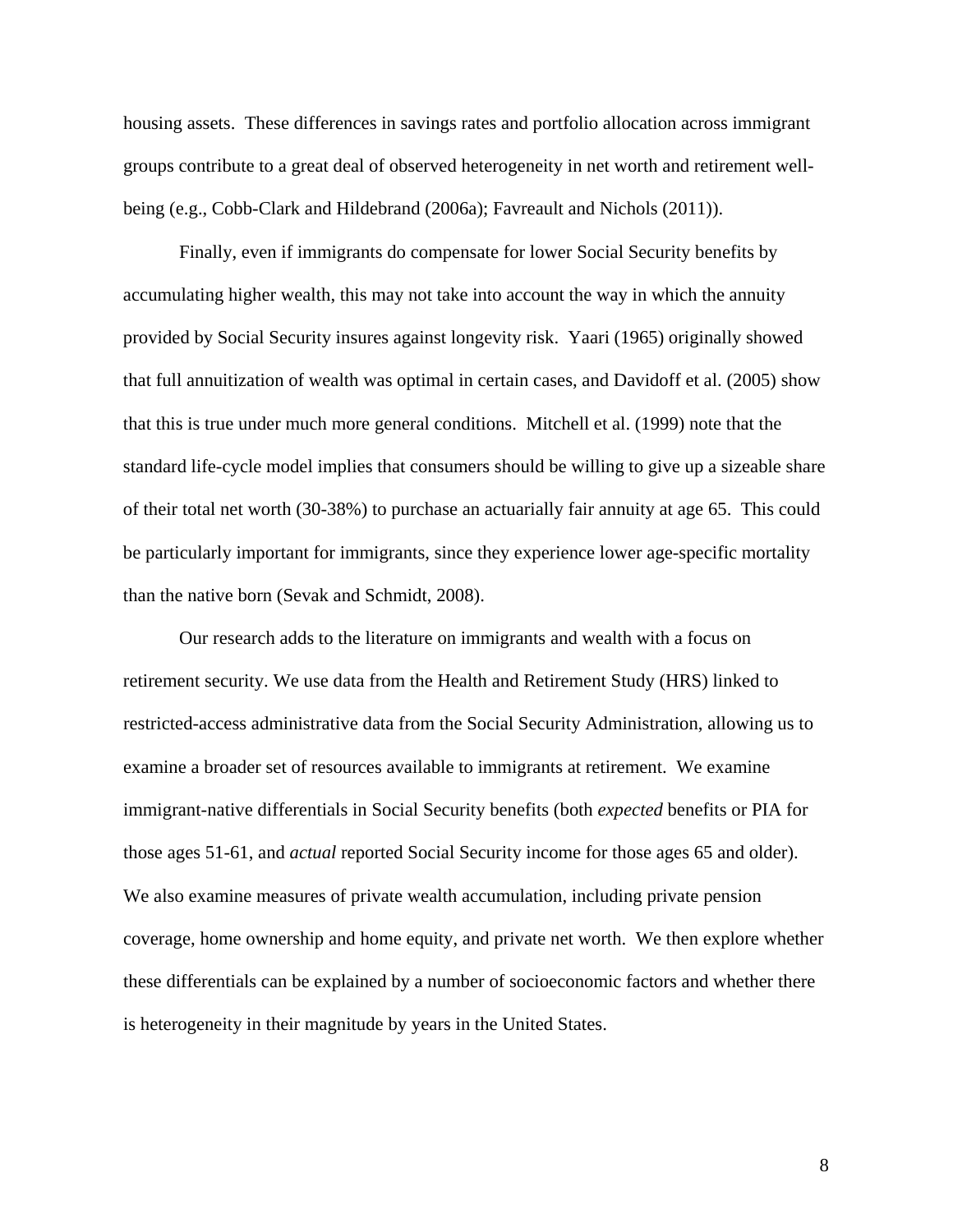#### **III. Data and Methodology**

To examine immigrant differences in retirement resources and retirement timing, we use data from the Health and Retirement Study (HRS). The HRS has interviewed panels of households every two years since 1992. In 1992, HRS interviewed individuals born between 1931 and 1941 (ages 51-61) and their spouses or partners. In 1998, additional birth cohorts were added to the HRS, making it a representative sample of US residents ages 51 and older. For most of our analyses, we use samples of households interviewed in 1998, 2000, 2002 or 2004. We exclude earlier years because they do not have a representative sample of households over age 65. We restrict our sample differently when examining expected Social Security benefits, because Social Security earnings histories are collected only for HRS respondents who were ages 51-61 when they were first interviewed in 1992 or 1998.

The HRS has a number of advantages for this type of analysis relative to other data sets. In every wave, the survey asks about income from a variety of sources, labor supply, and levels of a number of different types of assets and financial accounts. In many surveys, respondents find questions on asset holdings difficult to answer, leading to significant problems with non-response and measurement error (Smith, 1995). It may be the case that respondents believe the surveyor wants an exact measure of their wealth and they provide a precise but inaccurate estimate of their wealth. It could also be the case that they find questions asking for a precise measure of their wealth too intrusive. As a result, the data in wealth modules of many surveys are viewed with skepticism. As described in detail in Smith (1995), the HRS survey design specifically tried to minimize these issues of bias, by including the use of unfolding brackets to obtain ranges of asset values when individuals refused to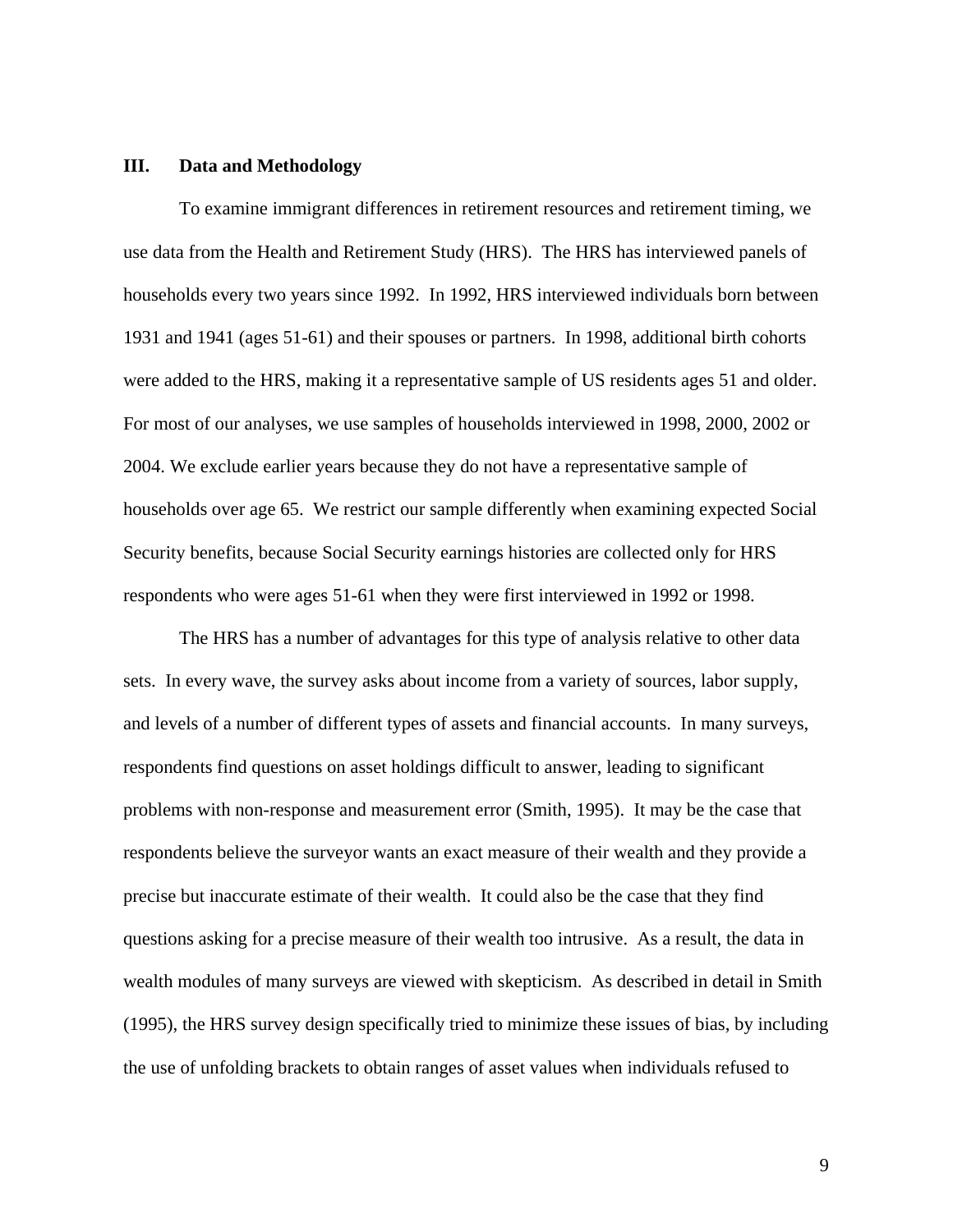report exact values or said they did not know the exact value. The HRS survey design significantly improves the response rates and therefore provides a more complete picture of wealth than other data sets.<sup>[5](#page-38-4)</sup> Equally important is the fact that HRS can be merged to respondents' actual Social Security earnings histories through restricted access, making it possible to calculate future Social Security benefits for respondents who have not yet started collecting them.

Our primary focus is on the financial resources that individuals will have access to in their retirement. However our analysis unit in this paper is the household, rather than the individual. This is because the HRS, like most datasets, measures wealth at the household level.<sup>[6](#page-38-5)</sup> We further limit our sample to married households to simplify the interpretation of our results by avoiding comparisons across single, divorced, and widowed households. We examine three major sources of retirement income – Social Security benefits, private pension coverage, and private wealth.

For Social Security benefits, we examine current Social Security income for respondents over age 65 and expected future Social Security income (PIA) for younger respondents. To calculate future eligibility and expected benefits, we merge HRS to administrative data on covered earnings from the Social Security Administration. The records, which are available for roughly 75 percent of the sample, report annual income (up to a yearly maximum) in sectors covered by Social Security for the years 1951-1991 for respondents born in 1931-1941 and for the years 1951-1999 for respondents born in 1942- 1947. We use self-reported data in HRS for earnings beyond those years and we impute earnings into the future for individuals who have not yet turned 62 during the HRS period.<sup>[7](#page-38-6)</sup> We apply the formulas used by Social Security to calculate eligibility and PIA. In reality, the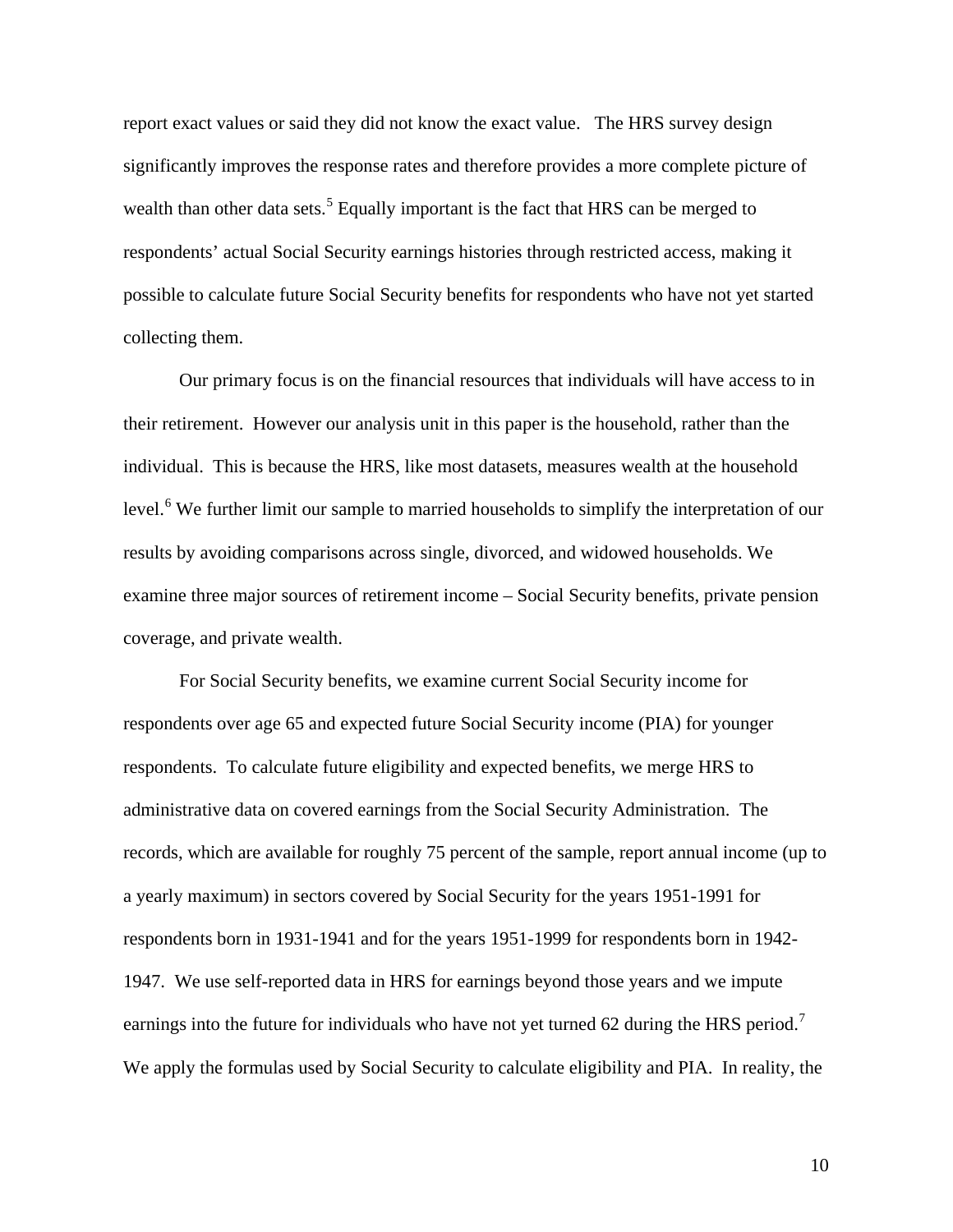actual benefits are a function of the PIA but will vary based on the exact year and age of retirement, as well as on marital status. Because we want to compare benefits across individuals of different ages, holding constant marital status and actual retirement age, we use the PIA itself and apply SSA rules for individuals reaching age 62 in 2006.

We then examine differences in private pension coverage, as reported by respondents in the HRS. Finally, we look at measures of private wealth, examining an indicator for home ownership, measures of home equity, and total net worth. Net worth includes home equity, other real estate, stocks, bonds, IRAs, businesses, farms, balances in checking and savings accounts, CDs, automobiles, trusts and other assets, net of debts.

Approximately 2,220 HRS respondents, or roughly 10 percent of the sample, are foreign born. Figure 1 plots the distribution of immigrants by the number of years they have been in the US. The median years in the US is 30 (as is the mode). However, there is substantial variation across the sample. Some respondents immigrated as children, others in their working years, and others as seniors. Ten percent of the sample has been in the US for less than ten years and about fifteen percent of the sample has been in the US for over 50 years.<sup>[8](#page-38-7)</sup>

Table 1 compares mean and median values of variables of interest between the US-born and foreign-born households in our HRS analysis sample.<sup>[9](#page-38-8)</sup> We provide both means and medians given the well-known skewed distribution of wealth. For all indicators of financial well-being, immigrant households appear significantly worse than native born households. Immigrants ages 51-61 have a monthly PIA that is \$316 lower than that of native-born respondents, and will therefore have significantly lower Social Security benefits upon retirement. Similarly, immigrants 65 and older have realized annual Social Security benefits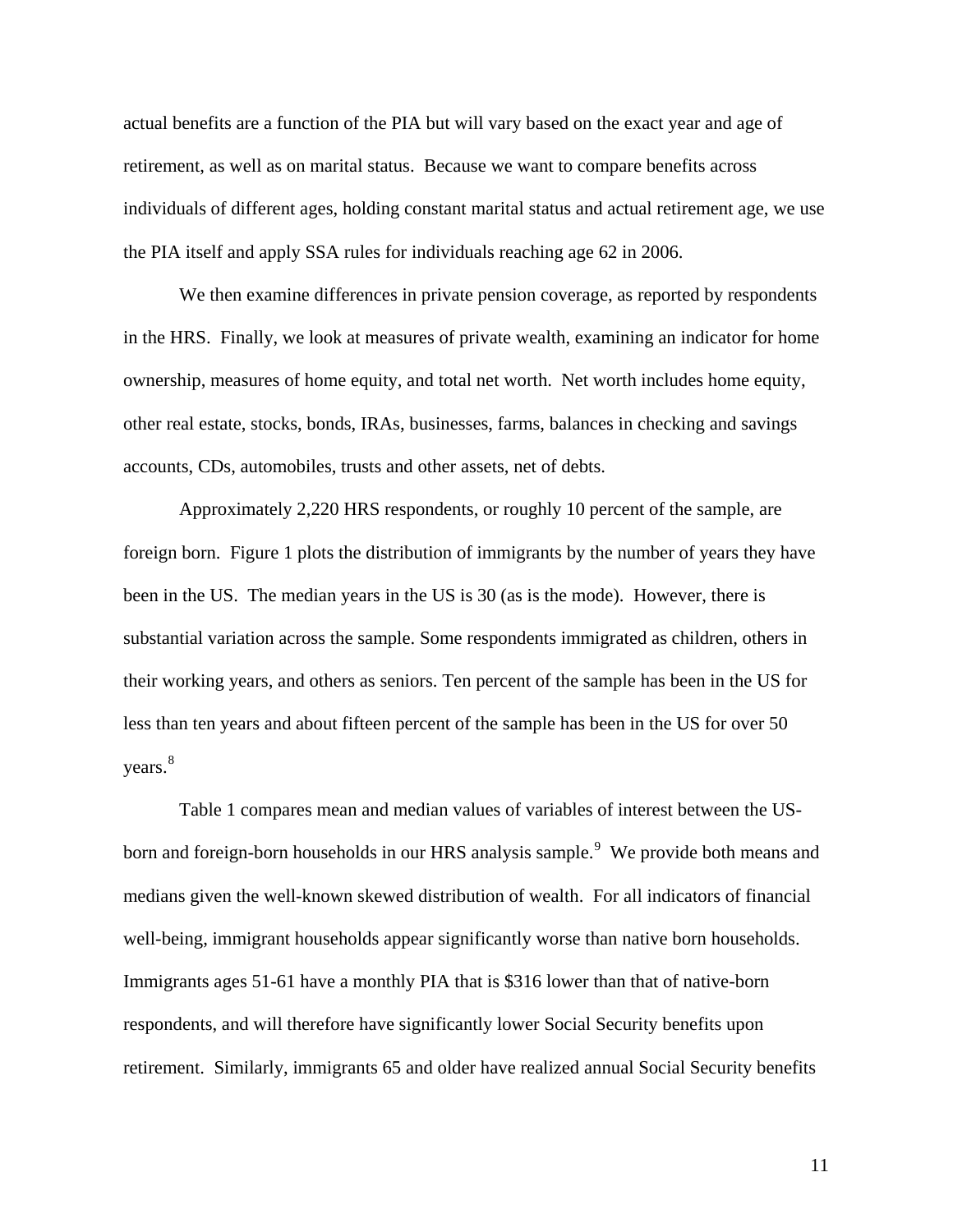that are \$3,072 lower than natives. On average, immigrants also have significantly lower private resources than the native-born population. They are ten percentage points less likely to have private pension coverage and fourteen percentage points less likely to be homeowners. The net worth of immigrant households is almost \$100,000 less than that of native households. The one exception to these patterns is in the area of home equity - conditional on home ownership, mean home equity of immigrants is significantly higher than that of non-immigrants. Interestingly, the median level of home equity is identical for both groups. The higher mean for immigrants reflects fewer immigrant households that are underwater in their mortgages rather than higher values of home equity on the right tail.

Table 2 provides summary statistics for our sample across other variables used in these analyses. About 9.8 percent of the households are immigrants. Average age is similar for immigrants and native-born respondents, due primarily to the age restrictions used to determine the HRS sample. Immigrants are significantly more likely to be Hispanic, have fewer years of schooling, more children, worse self-reported health, <sup>[10](#page-38-9)</sup> and lower levels of income than the native born. There are no differences between the immigrants and natives in our sample in current work status, but native-born respondents are significantly more likely to report being retired than immigrants.

To examine the extent to which these differences can be explained by differences in education and other characteristics, we estimate a series of regressions for the different measures of retirement resources. Our main regression specification is as follows:

$$
Outcome_i = \alpha + \beta_1 Immigrant_i + X_i\gamma + \varepsilon_i \tag{1}
$$

where we regress our outcome measures on an indicator for whether the household head is an immigrant. The X vector controls for a number of additional variables correlated with both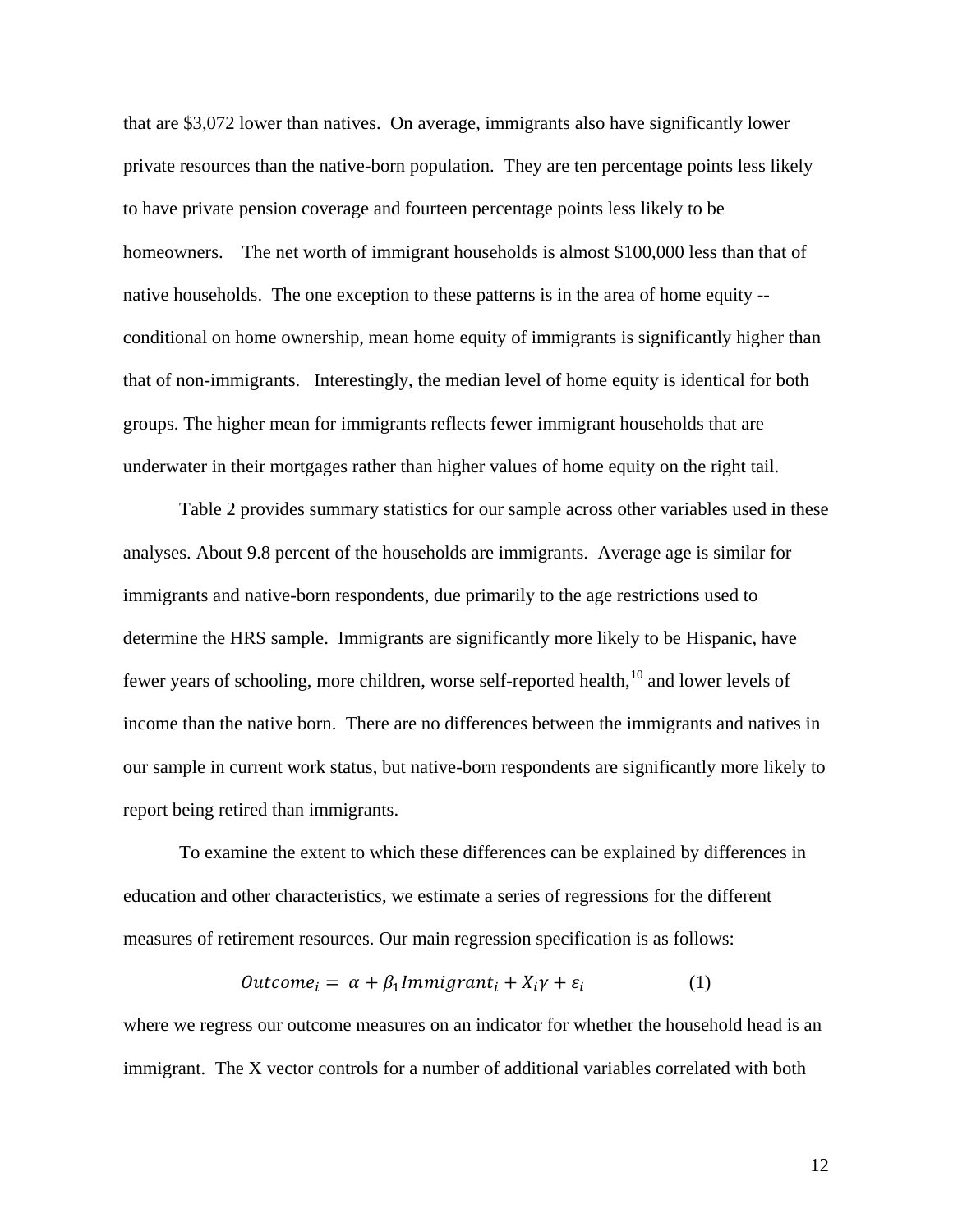wealth and immigrant status. These include a quadratic in age, number of children, and self-reported health status.<sup>[11](#page-38-10)</sup> We also include a control for years of education as a proxy for permanent income, which should matter for savings decisions. Regressions also include year fixed effects. For most regressions, standard errors are clustered at the household level, to account for the fact that we have multiple observations for households within our sample in those regressions.<sup>[12](#page-38-11)</sup>

We then estimate a specification that adds controls for race and Hispanic ethnicity. We add these variables separately, since these characteristics are closely associated with country of origin among immigrants, and as described above, previous work has shown a significant amount of heterogeneity in immigrant outcomes depending on country of origin (e.g. Cobb-Clark and Hildebrand, 2006a; Duleep and Dowhan, 2008; Favreault and Nichols, 2011; Abramitzky et al., 2012). However, we are unable to control directly for country of origin in our analysis.<sup>[13](#page-38-12)</sup>

Finally, we also exploit the fact that the HRS notes the year of immigration to test for differential effects for those immigrants who have been in the United States for longer. We estimate the following specification where we include a quadratic in years in the US:  $14$  $\textit{Outcome}_i = \alpha + \beta_1 \textit{Immigrant}_i + \beta_2 \textit{PearsinUS}_i + \beta_3 \textit{PearsinUS}_i^2 + X_i \gamma + \varepsilon_i$  (2) As discussed above, there is some debate in the literature on how to interpret the estimated effect of years in the US on earnings.<sup>[15](#page-38-14)</sup> Some have interpreted it as evidence of assimilation, but in a cross-sectional analysis, it may be driven by changes in the characteristics or skills of successive cohorts of immigrants, or changes in the relationship between skills and economic outcomes in the US. Repeated cross-sectional data allow a researcher to differentiate between assimilation effects and cohort of arrival effects, but that is not possible with the limited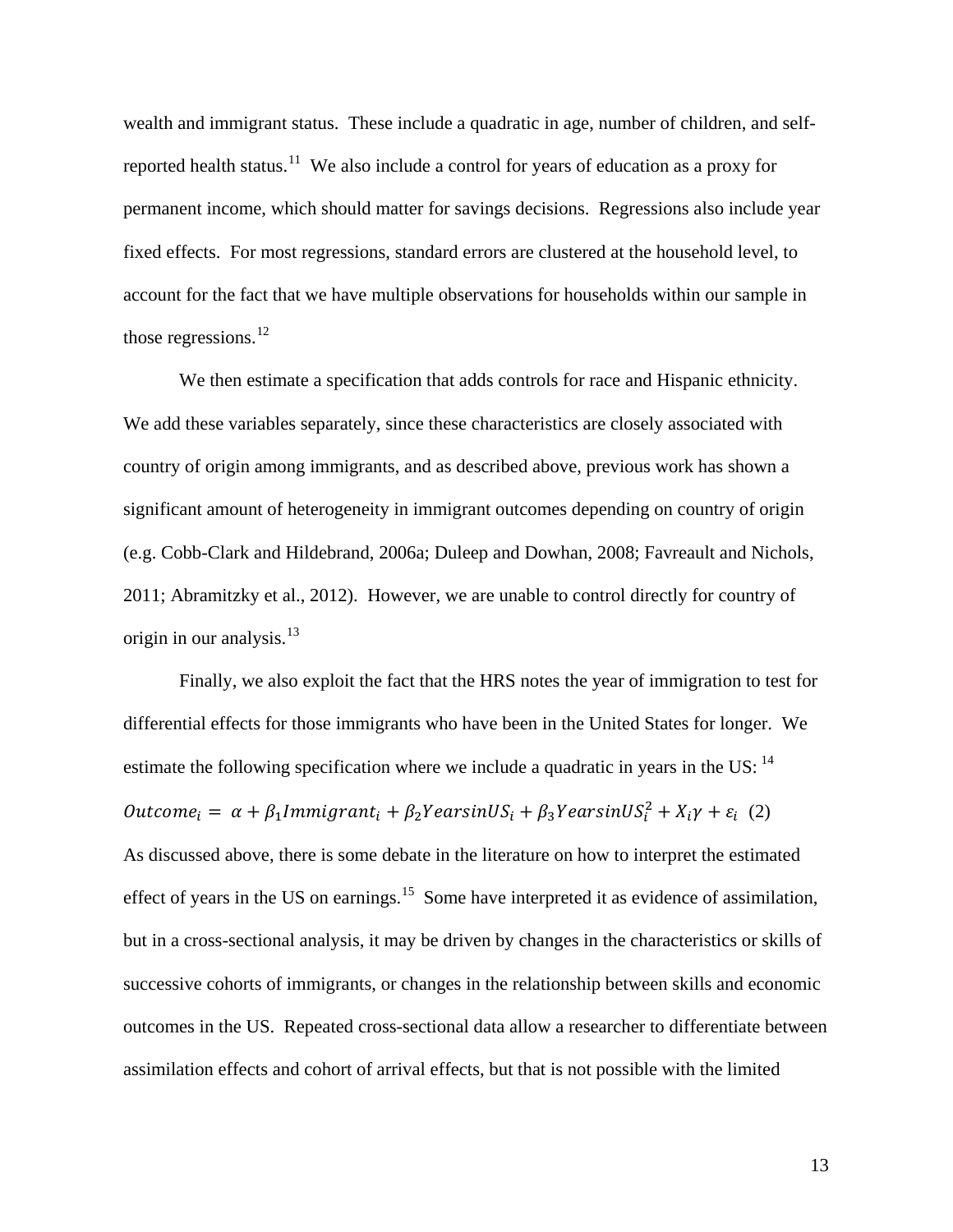number of cohorts currently included in the HRS.<sup>[16](#page-38-15)</sup> Because wealth is a function of earnings, consumption, and savings over all prior years, the estimated difference by years in the US may reflect the effects of assimilation on earnings, consumption and savings in each successive year the immigrant has been in the US. However, it could also reflect differences in the characteristics of immigrant cohorts. To the extent that these cohort differences are captured in differences in health status or education, we can control for them in our empirical work, but we cannot rule out the possibility that these estimates are driven by unobserved differences in the characteristics of immigrant cohorts over time.

As noted by Borjas (2011), it can be difficult to interpret the coefficients on a quadratic in years in the US. To facilitate interpretation of our results, we evaluate the wealth gap implied by these coefficients at three specific points in the distribution of years in the US  $-25<sup>th</sup>$  percentile, median, and  $75<sup>th</sup>$  percentile. At each of these points, we do a Wald test to determine whether the immigrant wealth gap as evaluated at that point is statistically different from zero.

### **IV. Results**

#### *Differences in Social Security Benefits*

Since the primary source of retirement income for most individuals in the United States is Social Security, we first look at differences in Social Security benefits between immigrants and natives. Table 1 showed that immigrants have significantly lower monthly PIAs, and therefore significantly lower expected Social Security benefits than do natives. Table 3 looks at these differences in a regression framework. Column 1 includes controls for age, education, self-rated health, and number of children. Estimated coefficients on these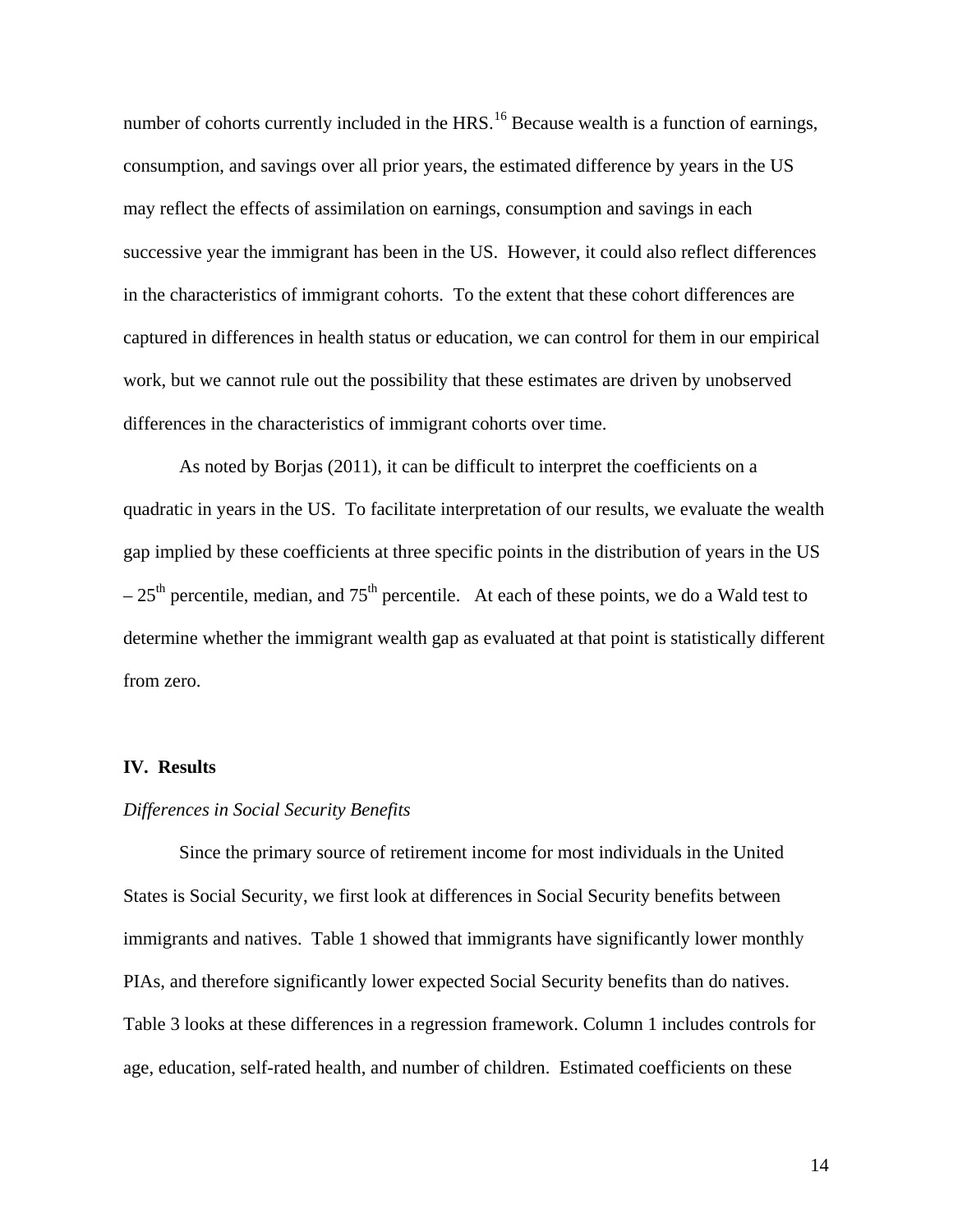variables are in the expected direction.<sup>[17](#page-38-16)</sup> Each additional year of schooling is associated with a \$31 increase in PIA. Self-rated health, which ranges from one for "excellent health" to five for "poor health" is also correlated with PIA, such that those in worse self- reported health have lower expected benefits. This is not surprising given the well-documented relationship between health and earnings (e.g. Smith, 1999). When these covariates are included, the estimated expected monthly benefit is \$261 less for immigrants than for natives (compared with a raw gap of \$316 without covariates as seen in Table 1). The magnitude of this differential remains large, given mean expected monthly Social Security benefits of approximately \$1500 for native born households. Column 2 adds controls for race and Hispanic ethnicity. The immigrant-native gap in PIA falls further in magnitude, but is still large and statistically significant.

We next examine how the immigrant-native differential in PIA varies by years in the US based on estimation of Equation (2), above. This regression includes all control variables found in Column 2, including race and ethnicity. We present this estimated differential evaluated at the  $25<sup>th</sup>$ ,  $50<sup>th</sup>$ , and  $75<sup>th</sup>$  percentiles of years in the US. These estimates suggest that the immigrant differential in PIA is negative and significant throughout a good part of the distribution in years in the US. Immigrants in the US for the  $25<sup>th</sup>$  percentile number of years (19 years) have a PIA that is \$293 lower than that of natives. At the median (26.5 years), the immigrant gap in PIA is much smaller, at \$75, but still statistically significant. At the  $75<sup>th</sup>$ percentile (35 years), the gap actually turns positive, but is not statistically different from zero. These results, illustrated graphically in Figure 2, suggest that while there are large and statistically significant differences in PIA between immigrants and natives, there is a great deal of heterogeneity across immigrants depending on how long they have been in the United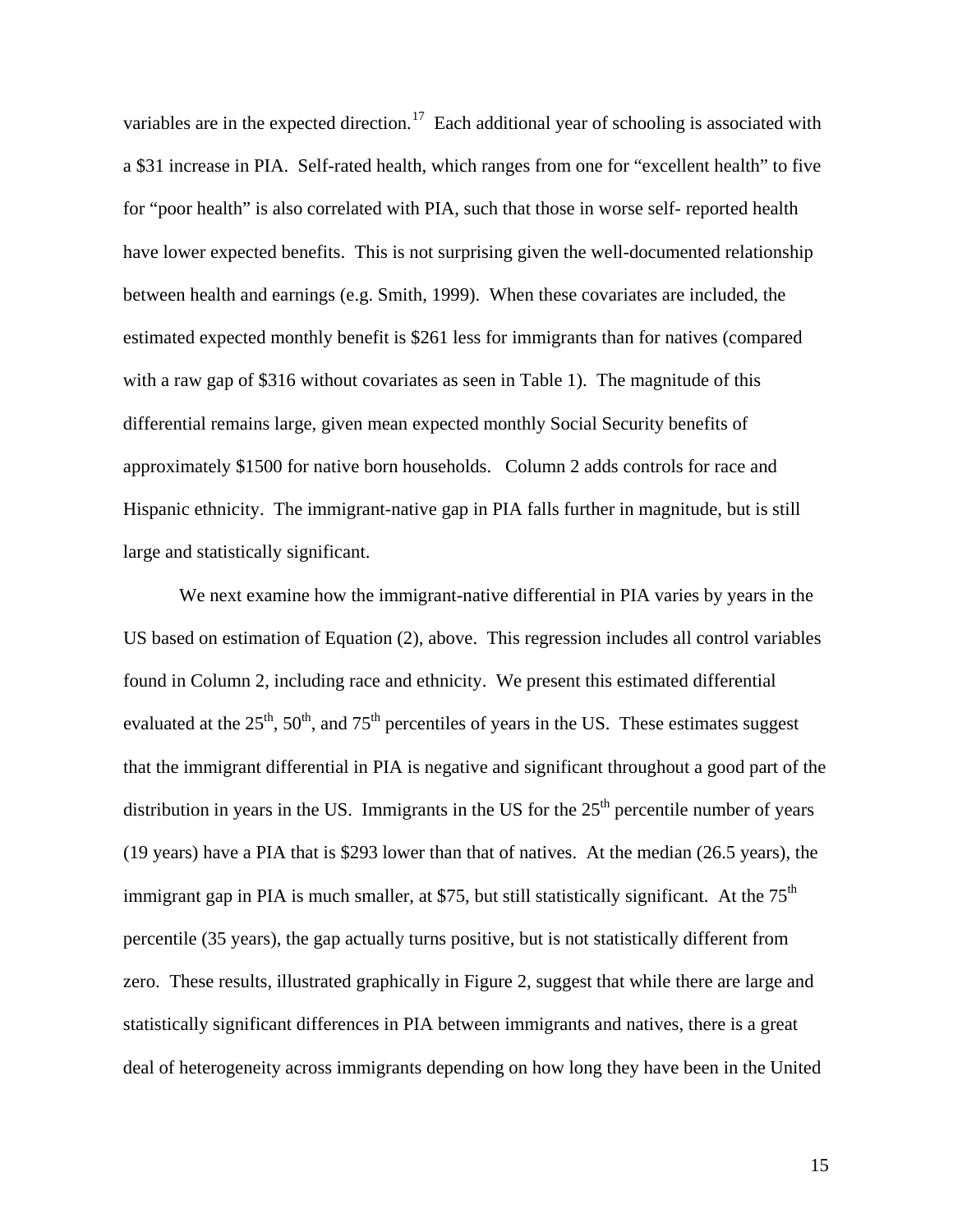States. As noted above, this could be due to assimilation, or to changes in the characteristics of immigrant cohorts over time. <sup>[18](#page-38-17)</sup>

Our PIA results suggest that immigrants nearing retirement are likely to have lower Social Security benefits than natives, even after controlling for a wide array of socioeconomic characteristics. One explanation for our findings is that due to their later arrival in the US, immigrants simply have fewer quarters of covered earnings. Another possibility is that they have the same number of quarters of covered earnings, but that these earnings are lower. Taking advantage of our restricted data, we re-estimate our PIA regressions controlling for the number of covered quarters. These results, in Column 4 of Table 3, show that controlling for quarters of covered earnings makes the overall immigrant coefficient no longer statistically different from zero. However there are striking differences by years in the US. After controlling for quarters of covered earnings, immigrants at the 25th percentile of years in US have a PIA that is \$195 *higher* than that of natives, while those at the 50th (75<sup>th</sup>) percentile have PIAs that are \$210 (\$171) higher (all statistically significant at the one percent level). This implies the lower PIA found in the earlier regressions is completely explained by fewer quarters of covered earnings. Furthermore, during quarters in which immigrants were working in covered employment in the US, their contributions to Social Security were higher, on average.

In results not presented here, we further examine the relationship between immigrant status, years in the US, and covered quarters. As would be expected, we find that immigrants have significantly fewer covered quarters. Those at the  $25<sup>th</sup>$  percentile of years in the US (19) years in the US) have approximately 52 quarters fewer covered earnings (13 years). Those at the  $50<sup>th</sup>$  percentile (26 years in US) have 30 quarters fewer covered earnings (7.5 years), and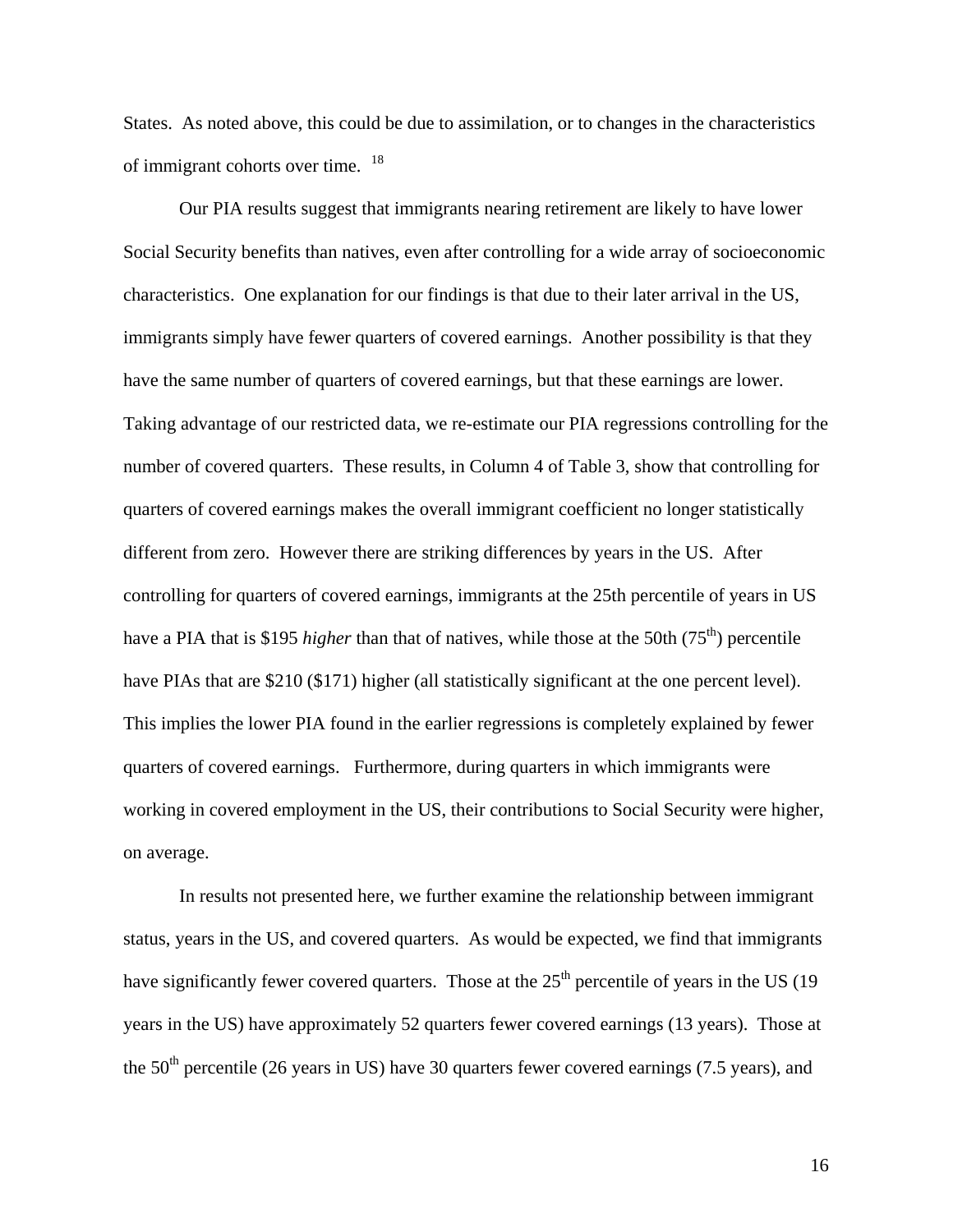those at the  $75<sup>th</sup>$  percentile (35 years in US) have 13 quarters fewer (3+ years). This suggests that the lower PIA for immigrants is primarily due to fewer quarters of covered earnings in the US, and these fewer quarters of covered earnings are mostly explained by the fewer working years they've been in the US, as opposed to years in the US working in the uncovered sector.

Table 4 conducts the same exercise for actual, reported annual Social Security benefits for those 65 and older. The patterns are very similar to those for expected Social Security benefits presented in Table 3. The raw immigrant-native differential without control variables as presented in Table 1 was \$3072. Adding a basic set of control variables reduces the differential by 26%, to \$2260. The gap falls to \$1370 once race and ethnicity are included. However, the remaining gap is still statistically significant and large in magnitude. When we evaluate the immigrant effect by years in the US, again, some significant heterogeneity emerges. The gap is negative and significant at the  $25<sup>th</sup>$  percentile (29 years in the US), not statistically different from zero at the median, and positive and statistically significant at the  $75<sup>th</sup>$  percentile.

### *Differences in Private Pension Coverage and Wealth*

We next examine private pension coverage among immigrant and native workers. These regressions are run on the sample of HRS households where the head is under age 65 and currently working for pay. As shown in Table 1, immigrants are 11 percentage points less likely than their native-born counterparts to report that they have a pension. Again, these differentials are large in magnitude, given a mean of pension coverage of 58%. Results in Columns 1 and 2 of Table 5 show that controlling for age, health, and education reduces the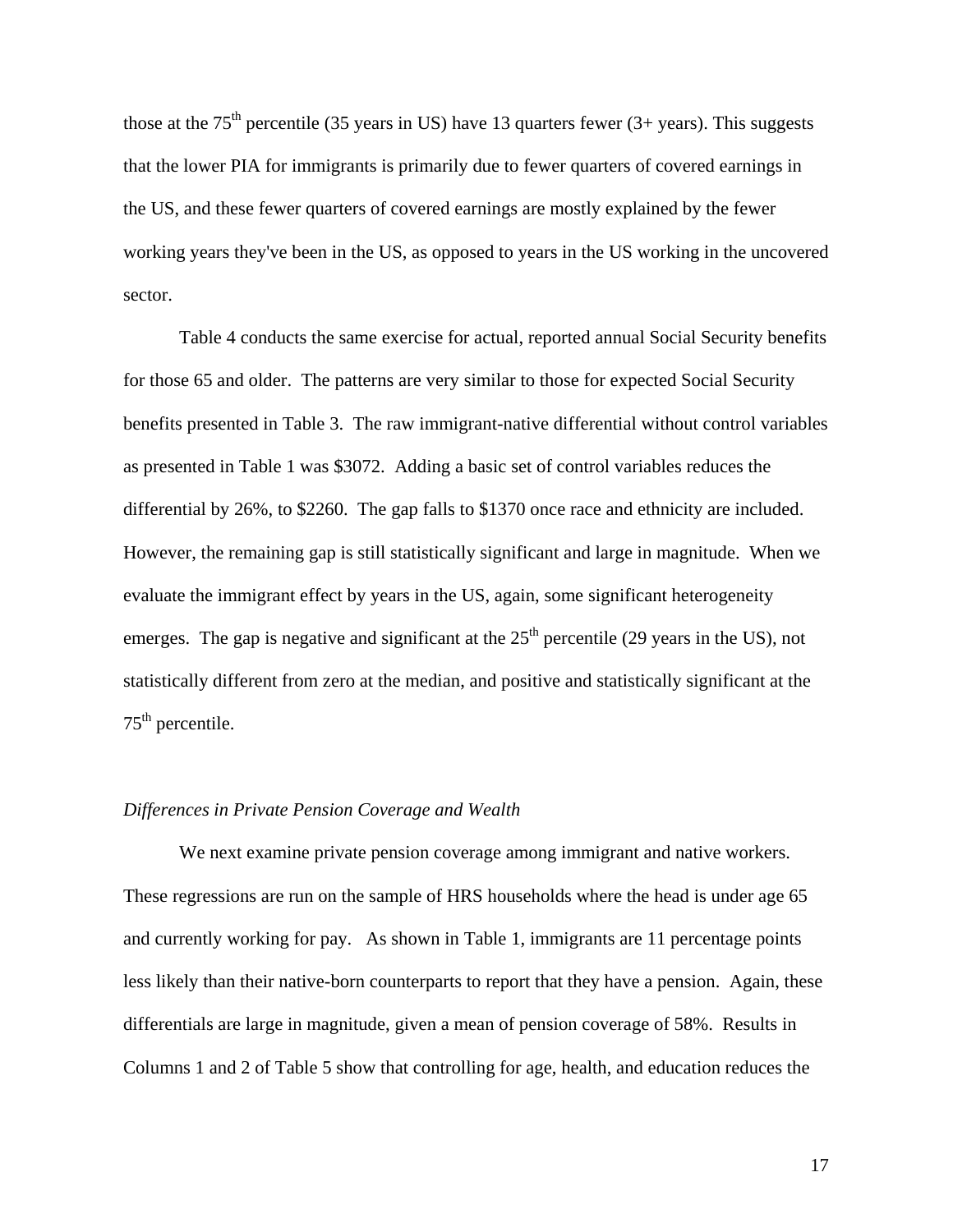gap in pension coverage to 4.2 percentage points but that additional controls for race and ethnicity have little effect on the gap. Results in Column 3 show that additional years in the United States reduce the immigrant gap in pension coverage. Immigrants in the US for the  $25<sup>th</sup>$  percentile number of years were 9.9 percentage points less likely to report pension coverage, but by the median years in the US this has fallen by half. Immigrants in the US for the 75<sup>th</sup> percentile number of years no longer exhibit a statistically significant gap in private pension coverage.

Beginning in Table 6, we turn to measures of private wealth. Table 6 examines immigrant-native differentials in total net worth among all married households in the HRS. As was illustrated in Table 1, there is a large raw wealth differential between immigrants and natives in total net worth of almost \$100,000. This differential is roughly 1/3 of the average level of net worth for married households in this age group. However, adding controls for age, education, self-rated health, and the number of children (Column 1 in Table 6) completely eliminates the estimated immigrant-native gap in net worth. Adding controls for race and ethnicity in Column 2 leads to a positive and significant differential, where immigrants have net worth that is \$34,465 *greater* than that of the native born. Together, these estimates suggest that the observed mean immigrant-native difference in wealth is due to underlying differences in demographics, education and family structure, and that within racial or ethnic groups, immigrant households have more wealth than those headed by the native-born. Regression results in Column 3 again show effects that vary significantly by length of time in the United States. Immigrants in the US for the  $25<sup>th</sup>$  percentile number of years have net worth that is \$13,331 higher than that of natives (but this difference is not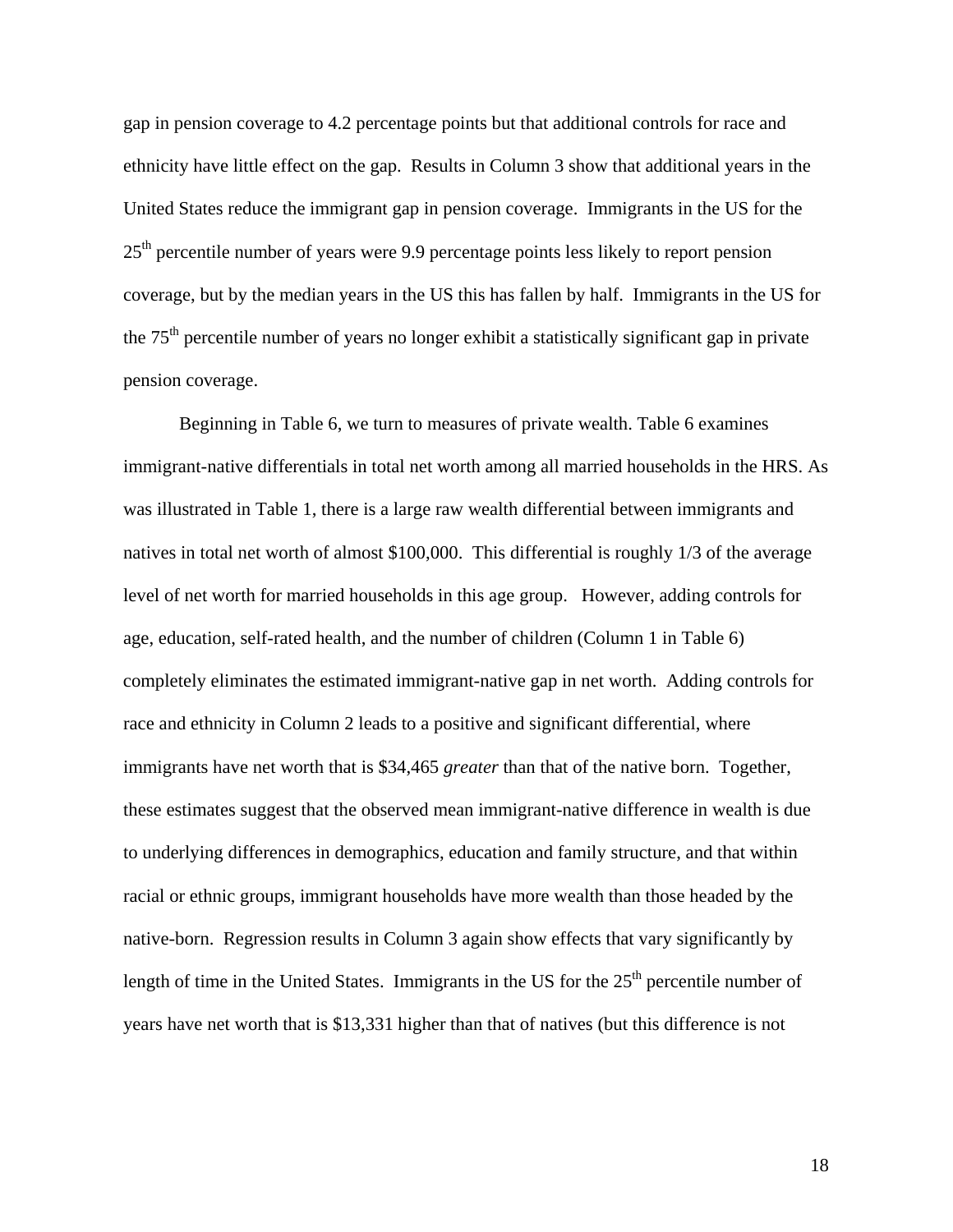statistically different from zero). At the  $50<sup>th</sup>$  and 75th percentile years in the US, the wealth premium among immigrants is large and statistically significant.

Table 7 moves on to examine the incidence of homeownership among immigrants versus natives. As noted in Table 1, married immigrant households are 14 percentage points less likely to report homeownership than natives. Controlling for our basic set of covariates in Column 1 reduces this differential to 11 percentage points, and including controls for race and ethnicity reduces it by an additional percentage point. As in the previous regressions, we again see evidence of assimilation effects. Immigrant households are 16.1 percentage points less likely to own a home at the  $25<sup>th</sup>$  percentile years in the US, compared with 7.6 percentage points at the median and only 1.7 percentage points at the  $75<sup>th</sup>$  percentile.

Table 8 looks at levels of home equity for those who are homeowners. Here, even the raw differential between immigrants and natives is positive and statistically significant, and the differential grows in magnitude with both the inclusion of covariates as well as with years in the US. One explanation for why immigrant home owners may have greater home equity is that they may be more risk averse, investing a greater share of their wealth in their homes relative to assets like stocks which they might find riskier.

Given the higher levels of home equity for immigrants relative to natives (conditional on homeownership), one possibility is that the higher conditional levels of net worth we found in Table 6 might be entirely driven by housing equity. This could be exacerbated by the fact that our sample period includes a number of years of rising housing prices in most parts of the country. In Table 9 we report estimates using only non-housing wealth (total net worth minus home equity). Throughout the distribution of years in the US, immigrants have higher nonhousing wealth than natives, and the differential is roughly half that of total net worth. This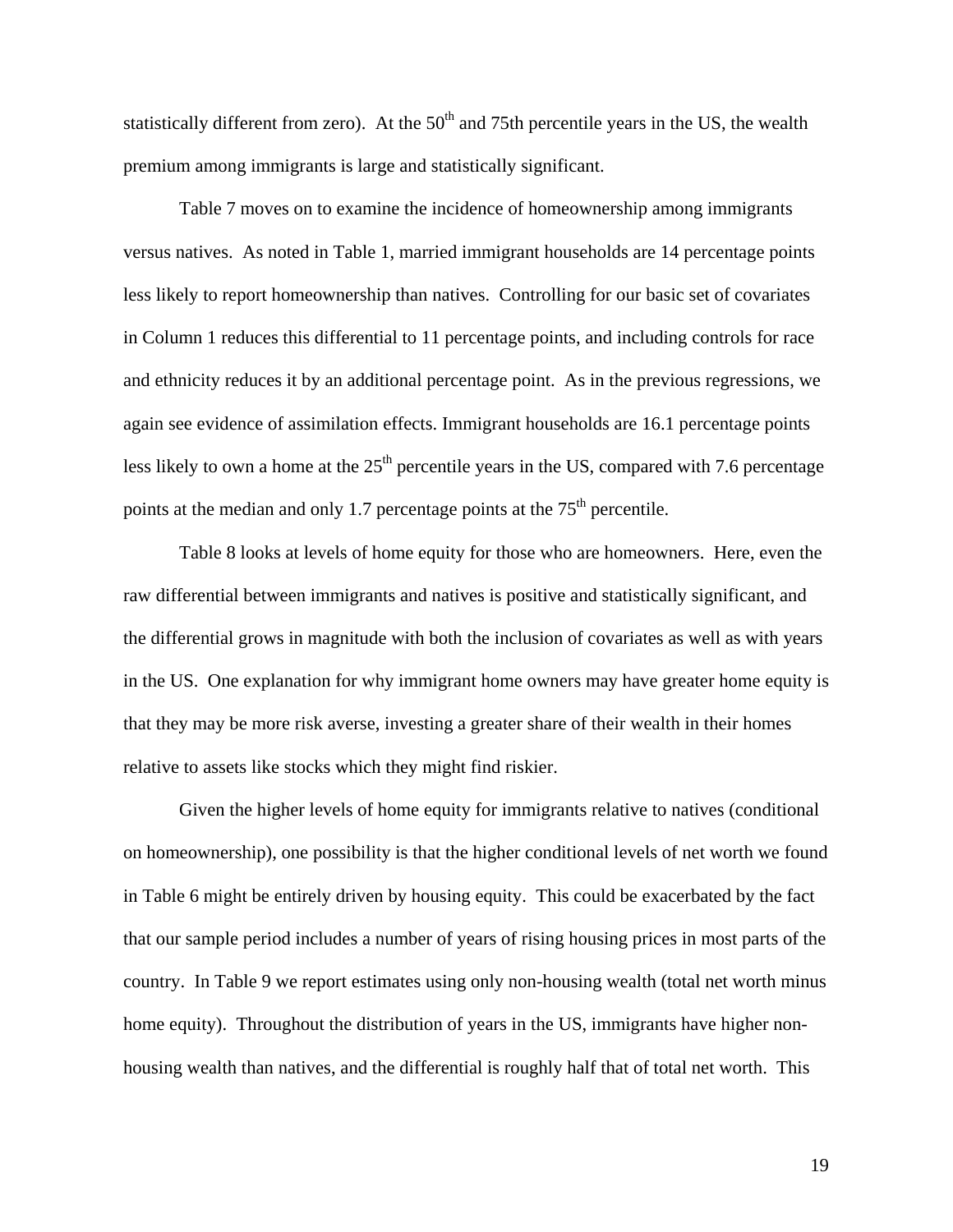suggests that the immigrant advantage in private wealth (after controlling for a number of socioeconomic factors as well as race and ethnicity) shows up in both housing and nonhousing wealth.

### **VI. Discussion and Conclusion**

An extensive literature in labor economics has focused on wage differentials between immigrants and natives, but much less attention has been paid to possible similar differences in retirement resources. In this paper we examine differences in the retirement resources of immigrants versus the native born. Our results suggest that pre-retirement immigrants have lower expected Social Security benefits than natives, and that retired immigrants have lower actual Social Security benefits. These lower benefits reflect fewer years of Social Security covered employment rather than lower average contributions in these years. Our findings present an alternative focus on immigrant differences in Social Security to those of Gustman and Steinmeier (2000) and Favreault and Nichols (2011) who highlight the higher relative replacement rates among immigrants.

In addition, we find that working immigrants are significantly less likely to have private pension coverage and that immigrants on average have lower private wealth than natives. However the gap in private wealth is entirely explained by differences in education, age, and self-reported health. Once we include additional controls for race and ethnicity, immigrant households have significantly *higher* net worth than similarly situated native-born households.

A logical next question is whether the higher private wealth exhibited by immigrants is sufficient to offset the lower levels of Social Security benefits in terms of aggregate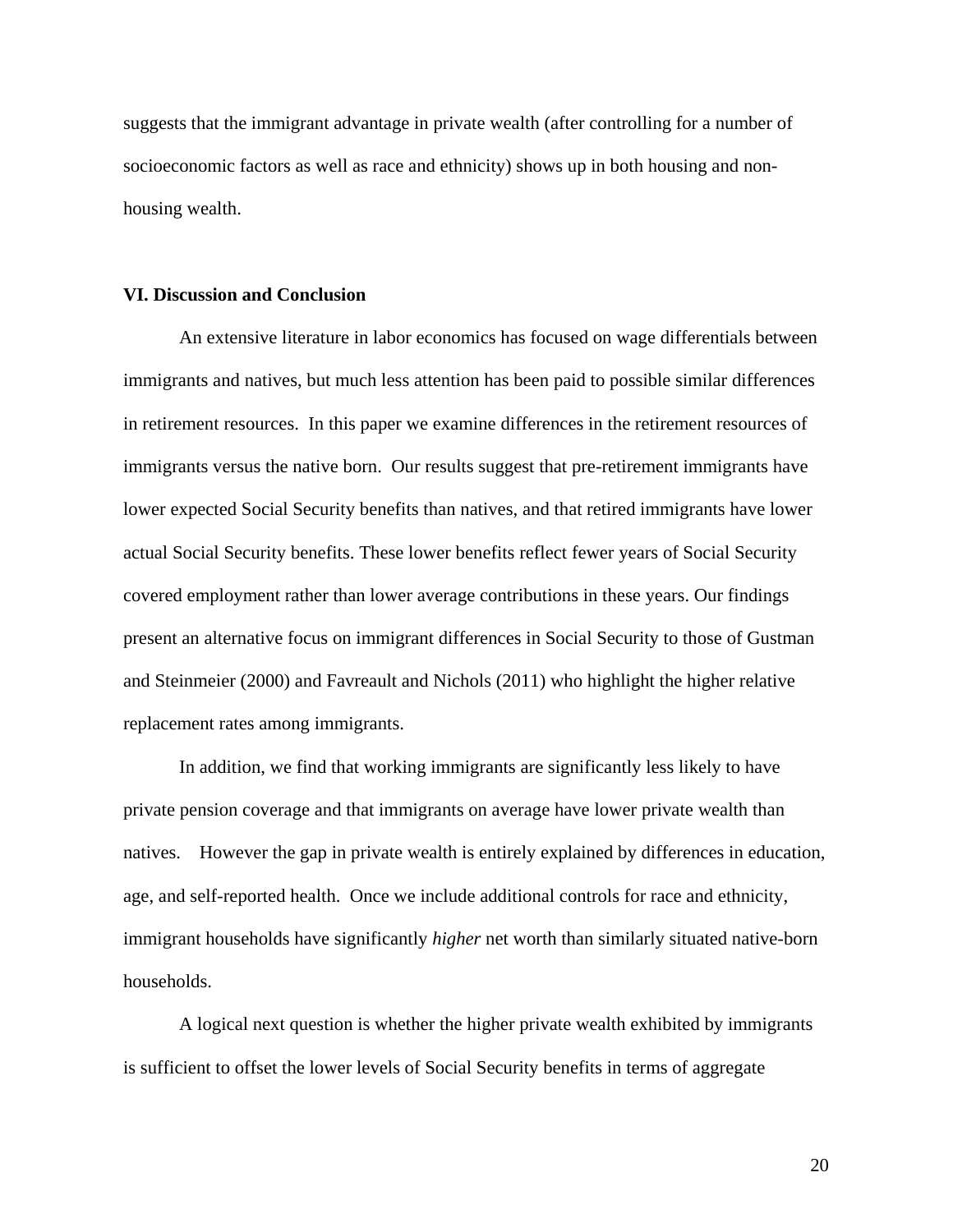retirement security. To assess this, we do back-of-the-envelope post-estimation calculations to compare the net present value of future Social Security payments to private net worth for both immigrants and natives. Given the heterogeneity of immigrant effects based on years in the US, we do this comparison at the  $25<sup>th</sup>$ ,  $50<sup>th</sup>$ , and  $75<sup>th</sup>$  percentile of years in the US.

Among the sample of younger respondents (those ages 51 to 61), our analysis using the restricted Social Security earnings data suggests that immigrants in the US for fewer than the median number of years (26.5 years) have significantly lower expected Social Security benefits than natives. A comparison of the net present value of these benefits to the significantly higher levels of net worth amassed by immigrants in this age group relative to natives suggests that those in the US just over the median number of years have amassed private wealth sufficient to just offset their relatively (to natives) lower Social Security benefits. At the median number of years in the US, immigrants have private net worth that is approximately \$16,000 higher than that of natives, while the present value of the Social Security benefits they would receive as a married couple are \$[19](#page-39-0),000 lower than natives.  $^{19}$ Immigrants in the US for fewer years have not accumulated enough private wealth relative to natives to offset their lower Social Security benefits.

Among those ages 65 and older, we do a similar comparison looking at reported Social Security benefits. For this group, at just over the  $25<sup>th</sup>$  percentile of years in the US (30), the greater relative private wealth amassed by immigrants just offsets their lower Social Security benefits. Immigrants in the US for greater than 30 years have net worth that more than offsets their lower Social Security benefits, relative to natives. In addition, immigrants in the US for greater than 40 years have both higher Social Security benefits and private net worth, relative to natives.<sup>[20](#page-39-1)</sup>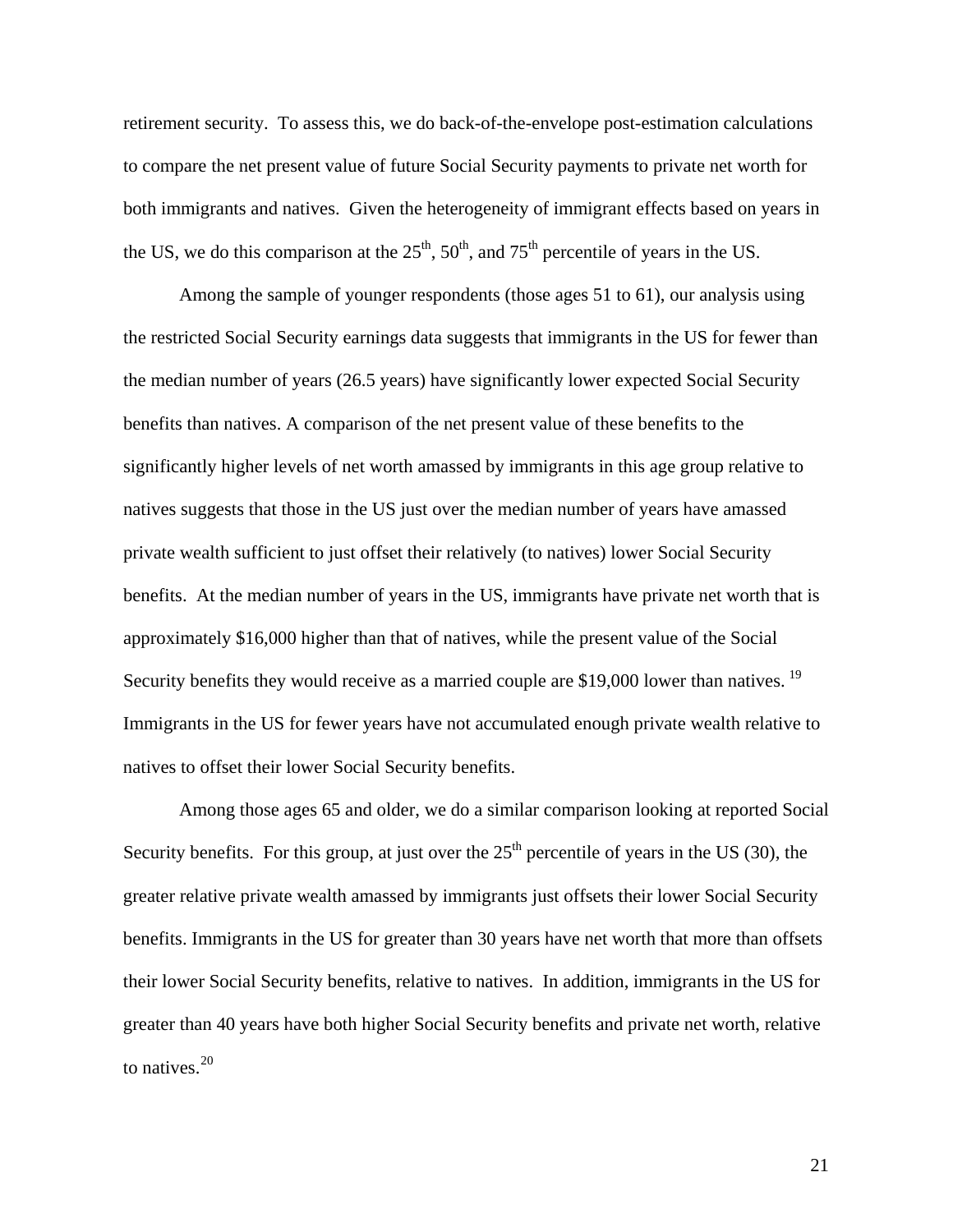These results are subject to a number of caveats. First, with the single cohort available in the HRS, it is impossible for us to disentangle true assimilation effects from cohort differences in either immigrant quality or transferability of skills. We are unable to identify heterogeneity in differences due to country of origin, which the existing literature suggests are quantitatively important. In addition, any patterns found in the Health and Retirement Study cohort may not be representative of differences in retirement security among future generations approaching retirement.

That said, our results suggest that the truth about immigrants' retirement security is, at a minimum, much more nuanced than the conventional wisdom regarding their preparation for retirement. Our results are consistent with a growing literature on immigrant effects on wages that highlights heterogeneity across immigrant groups. Our results suggest that throughout most of the distribution, immigrants might be more prepared for retirement than previously thought by the literature, compensating for lower Social Security benefits by higher private savings. However, as with the distribution of retirement security among the native-born, there is a sizeable tail of the distribution that is less well-prepared for retirement. Further research is necessary to fully understand this segment of the population, and to inform appropriate policies.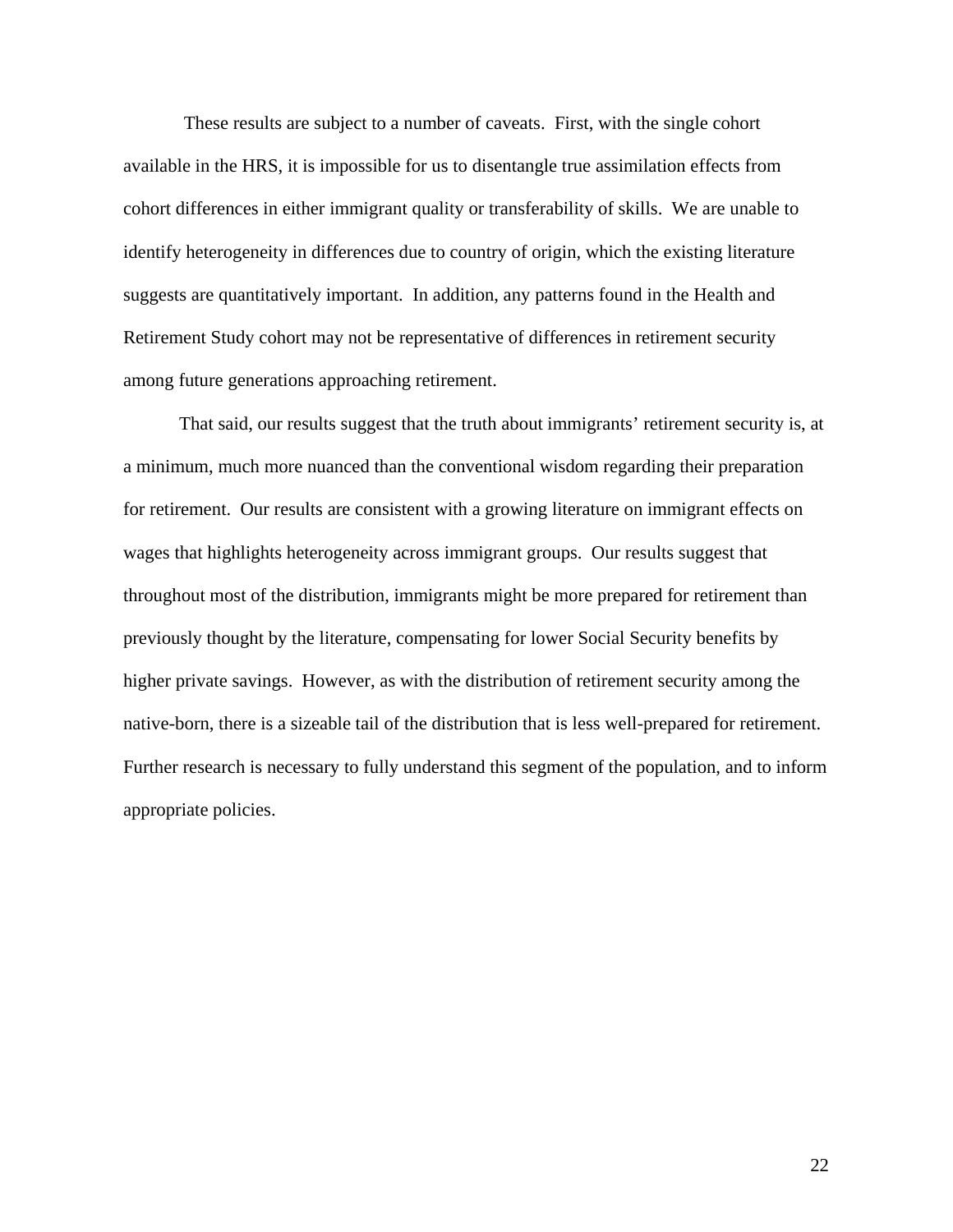#### **References**

- Abramitzky, Ran, Leah Platt Boustan, and Katherine Eriksson. 2012. "A Nation of Immigrants: Assimilation and Economic Outcomes in the Age of Mass Migration." NBER Working Paper 18011
- Amuedo-Dorantes, Catalina and Susan Pozo. 2002. "Precautionary Savings by Young Immigrants and Young Natives." *Southern Economic Journal* 69(1): 48-71.
- Blau, Francine D., Lawrence M. Kahn, Joan Y. Moriarty, and Andre P. Souza. 2003. "The Role of the Family in Immigrants' Labor-Market Activity: An Evaluation of Alternative Explanations: Comment." *The American Economic Review* 93(1):429-47.
- Board of Trustees of the Federal Old-Age and Survivors Insurance and Disability Insurance [OASDI] Trust Funds. 2010*. 2010 Annual Report of the Board of Trustees of the Federal Old-Age and Survivors Insurance and Disability Insurance Trust Funds*. Washington, DC.
- Borjas, George J. 2011. "Social Security Eligibility and the Labor Supply of Older Immigrants*." Industrial and Labor Relations Review* 64(3), article 4.
- Borjas, George J. 2002. "Homeownership in the Immigrant Population." *Journal of Urban Economics* 3(52): 448-76.
- Borjas, George J. 1999. "The Economic Analysis of Immigration." *Handbook of Labor Economics*, vol. 3A, Orley Ashenfelter and David Card. North Holland.
- Borjas, George J. 1992. "National Origin and the Skills of Immigrants," in George J. Borjas and Richard B. Freeman, Eds., *Immigration and the Work Force*. Chicago: The University of Chicago Press.
- Borjas, George J. 1987. "Self Selection and Immigrants." *American Economic Review* 77: 531-553.
- Borjas, George J. 1985. "Assimilation, Changes in Cohort Quality, and the Earnings of Immigrants." *Journal of Labor Economics* 3(4): 463-89.
- Carroll, Christopher D., Byung-Kun Rhee, and Changyong Rhee. 1994. "Are There Cultural Effects on Saving? Some Cross-Sectional Evidence." *The Quarterly Journal of Economics* CIX(3):685-99.
- ———. 1999. "Does Cultural Origin Affect Saving Behavior? Evidence From Immigrants." *Economic Development and Cultural Change* 48(1):33-50.
- Casanova, Maria. 2012. "Wage and Earnings Proles at Older Ages: Implications for the Estimation of Labor Supply Elasticities." UCLA Unpublished Draft.
- Chiswick, Barry R. 1978. "The Effect of Americanization on the Earnings of Foreign-Born Men." *Journal of Political Economy* 86(5): 897-921.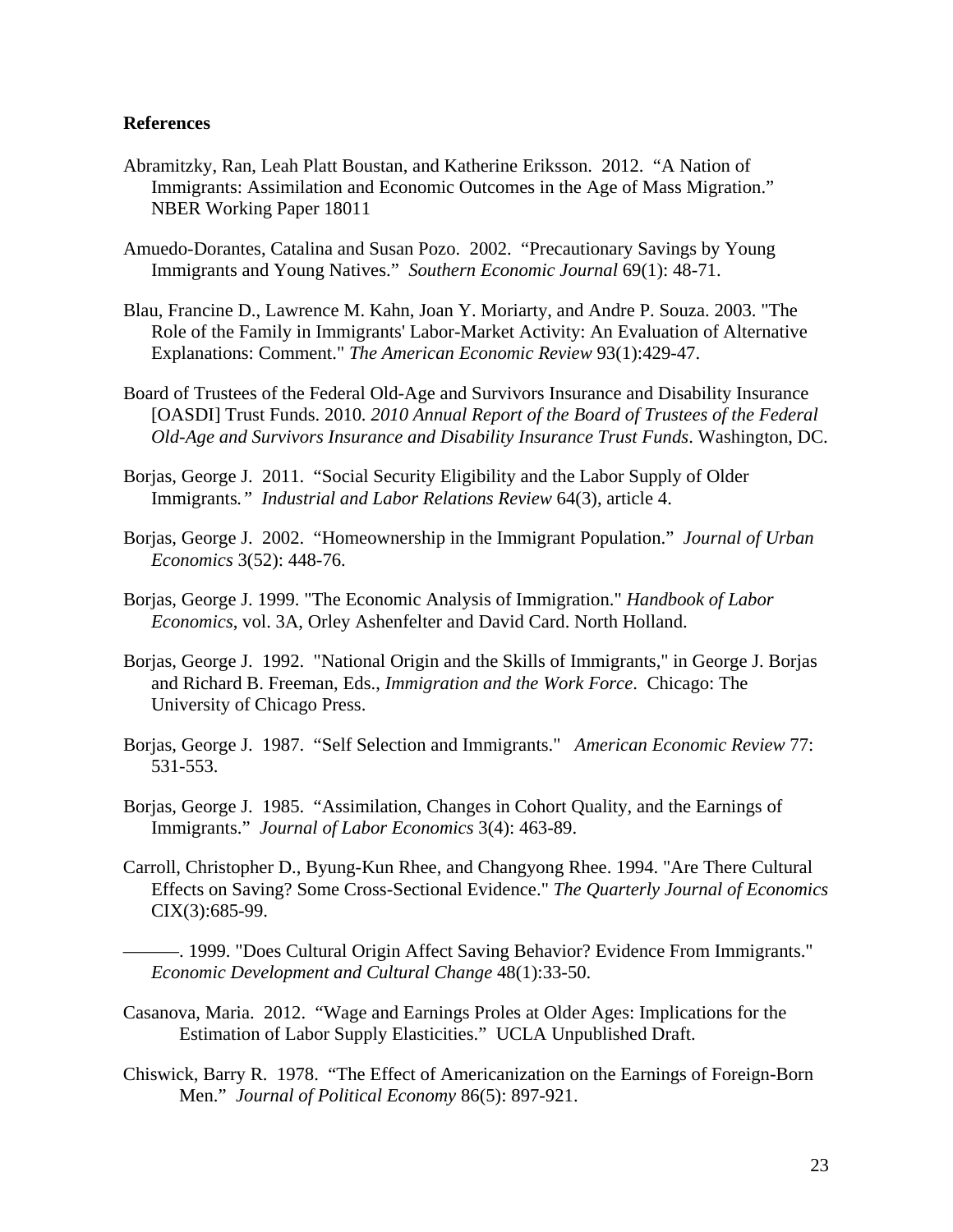- Cobb-Clark, Deborah A. and Vincent A. Hildebrand. 2006a. "The Wealth and Asset Holdings of US-Born and Foreign Born Households." *Review of Income and Wealth.* 52(1): 17-42.
- Cobb-Clark, Deborah A. and Vincent A. Hildebrand. 2006b. "The Wealth of Mexican Americans." *Journal of Human Resources* 41(4): 841-68.
- Cohen, Lee and Howard Iams. 2007. "Income Adequacy and Social Security Differences Between the Foreign-Born and US-Born." *International Migration Review* 41(3): 553-578.
- Davidoff, Thomas, Jeffrey Brown, and Peter Diamond. 2005. "Annuities and Individual Welfare." *American Economic Review* 95(5): 1573-1590.
- Duleep, Harriet Orcutt and Daniel Dowhan. 2008. "Research on Immigrants' Earnings." *Social Security Bulletin* 68(1): 31-50.
- Duleep, Harriet Orcutt and Daniel Dowhan. 2002. "Insights from Longitudinal Data on the Earnings Growth of U.S. Foreign-Born Men." *Demography* 39: 485–506.
- Duleep, Harriet Orcutt and Mark Regets. 2002. "The Elusive Concept of Immigrant Quality: Evidence from 1970-1990." IZA Discussion Paper #631.
- Favreault, Melissa M. and Austin Nichols. 2011. "Immigrant Diversity and Social Security: Recent Patterns and Future Prospects." Center for Retirement Research at Boston College Working Paper CRR 2011-8.
- Foster, Andrew D. and Mark R. Rosenzweig. 2001. "Imperfect Commitment, Altruism, and the Family: Evidence from Transfer Behavior in Low-Income Rural Areas." *Review of Economics and Statistics* 83(3): 389-407.
- Gentry, William M. and Casey G. Rothschild. 2010. "Enhancing Retirement Security Through the Tax Code: The Efficacy of Tax-Based Subsidies in Life Annuity Markets." *Journal of Pension Economics and Finance* 9(2): 185-218.
- Gustman, Alan, and Thomas Steinmeier. 2000. "Social Security Benefits of Immigrants and US-Born." In George Borjas, editor, *Issues in the Economics of Immigration,*  University of Chicago Press, pp. 309-350.
- Honig, Marjorie and Giora Hanoch. 1985. "'True' Age Profiles of Earnings: Adjusting for Censoring and for Period and Cohort Effects." *Review of Economics and Statistics* 667) 3: 383-394.
- Johnson, Richard and David Neumark. 1996. "Wage Declines Among Older Men." *Review of Economics and Statistics*: 740-48.
- Kamasaki, Charles and Laura Arce. 2000. *Financial Services and Hispanic Americans*. Washington, D.C.: National Council of La Raza.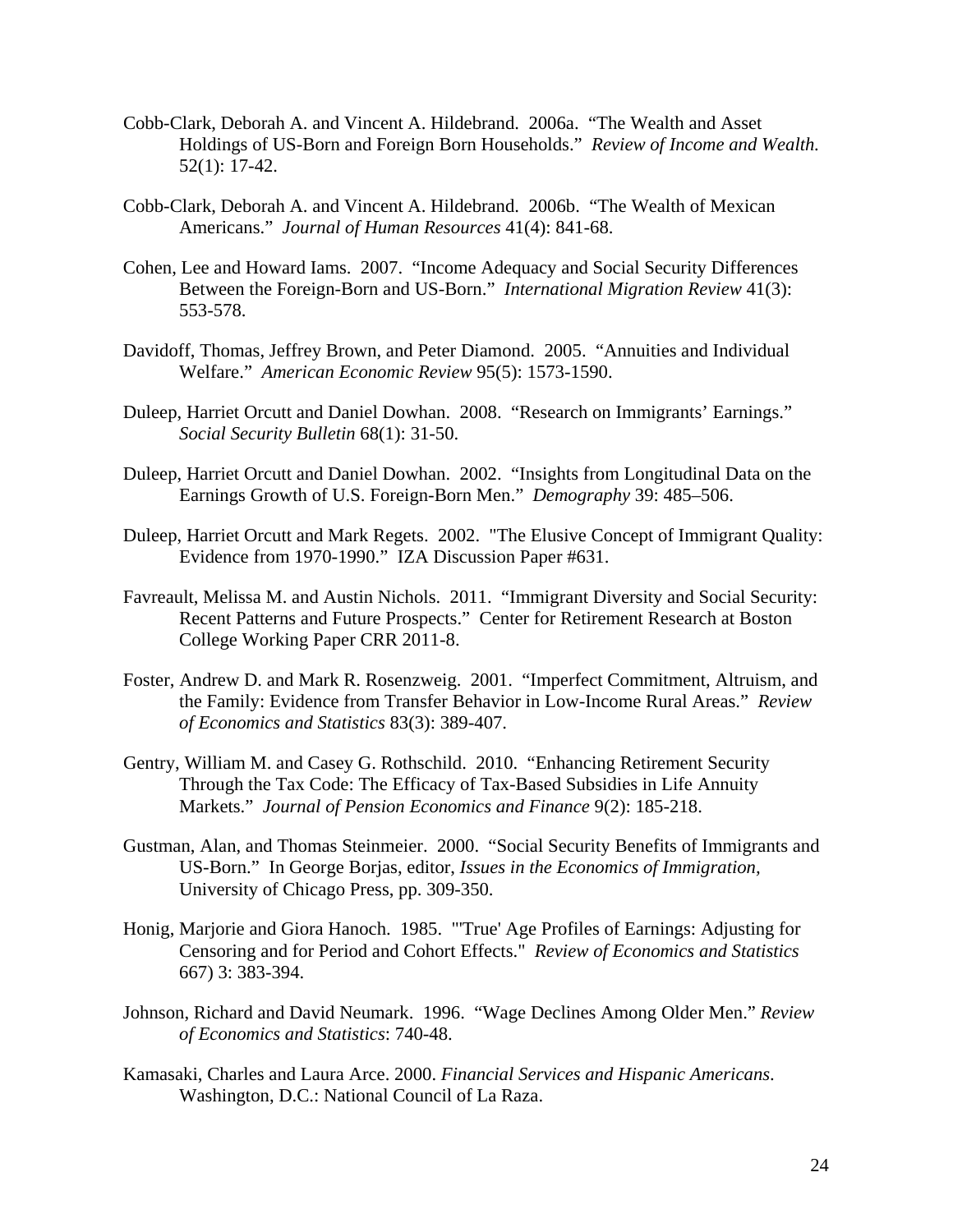- LaLonde, Robert J. and Robert H. Topel. 1992. "The Assimilation of Immigrants into the U.S. Labor Market." In: George J. Borjas and Richard B. Freeman, eds, *Immigration and the Work Force: Economic Consequences for the United States and Source Areas.*  Chicago: University of Chicago Press, p 67-92.
- Lee, Ronald and Tim Miller. 2000. " Immigration, Social Security, and Broader Fiscal Impacts." *American Economic Review* 90(2): 350-354.
- Lillard, Lee A. and Robert J. Willis. 1978. "Dynamic Aspects of Earning Mobility," *Econometrica* 46(5): 985-1012.
- Lubotsky, Darren. 2007. "Chutes or Ladders? A Longitudinal Analysis of Immigrant Earnings." *Journal of Political Economy* 115(5): 820-67.
- Mitchell, Olivia S., James M. Poterba, Mark J. Warshawsky, and Jeffrey R. Brown. 1999. "New Evidence on the Money's Worth of Individual Annuities." *American Economic Review* 89(5): 1299-1318.
- Murphy, Kevin M. and Finis Welch. 1990. "Empirical Age-Earnings Profiles." Journal of Labor Economics 8(2): 202-229.
- Osili, Una Okonkwo and Anna Paulson. 2007. "Immigrants' Access to Financial Services and Asset Accumulation." National Poverty Center Working Paper.
- Rosenzweig, Mark R. 1988. "Risk, Implicit Contracts, and the Family in Rural Areas of Low-income Countries." *Economic Journal* 98(393): 1148-70.
- Sand, Edith and Assaf Razin. 2006. "Immigration and the Survival Of Social Security: A Political Economy Model." National Bureau of Economic Research Working Paper #12800.
- Schumacher-Matos, Edward. 2010. "How Illegal Immigrants are Helping Social Security." *Washington Post*, September 3.
- Sevak, Purvi and Lucie Schmidt. 2008. "Immigrant-Native Fertility and Mortality Differentials in the United States." Michigan Retirement Research Center WP 2008- 181.
- Smith, James P. 1999. "Healthy Bodies and Thick Wallets: The Dual Relation between Health and Economic Status." *Journal of Economic Perspectives.* 13(2): 145-66.
- Smith, James. 1995. "Racial and Ethnic Earnings Differentials in Wealth in the HRS." *Journal of Human Resources* 30 (supplement) S158-183.
- Storesletten, Kjetil. 2000. "Sustaining Fiscal Policy through Immigration", *Journal of Political Economy*, 108(2), 300-24.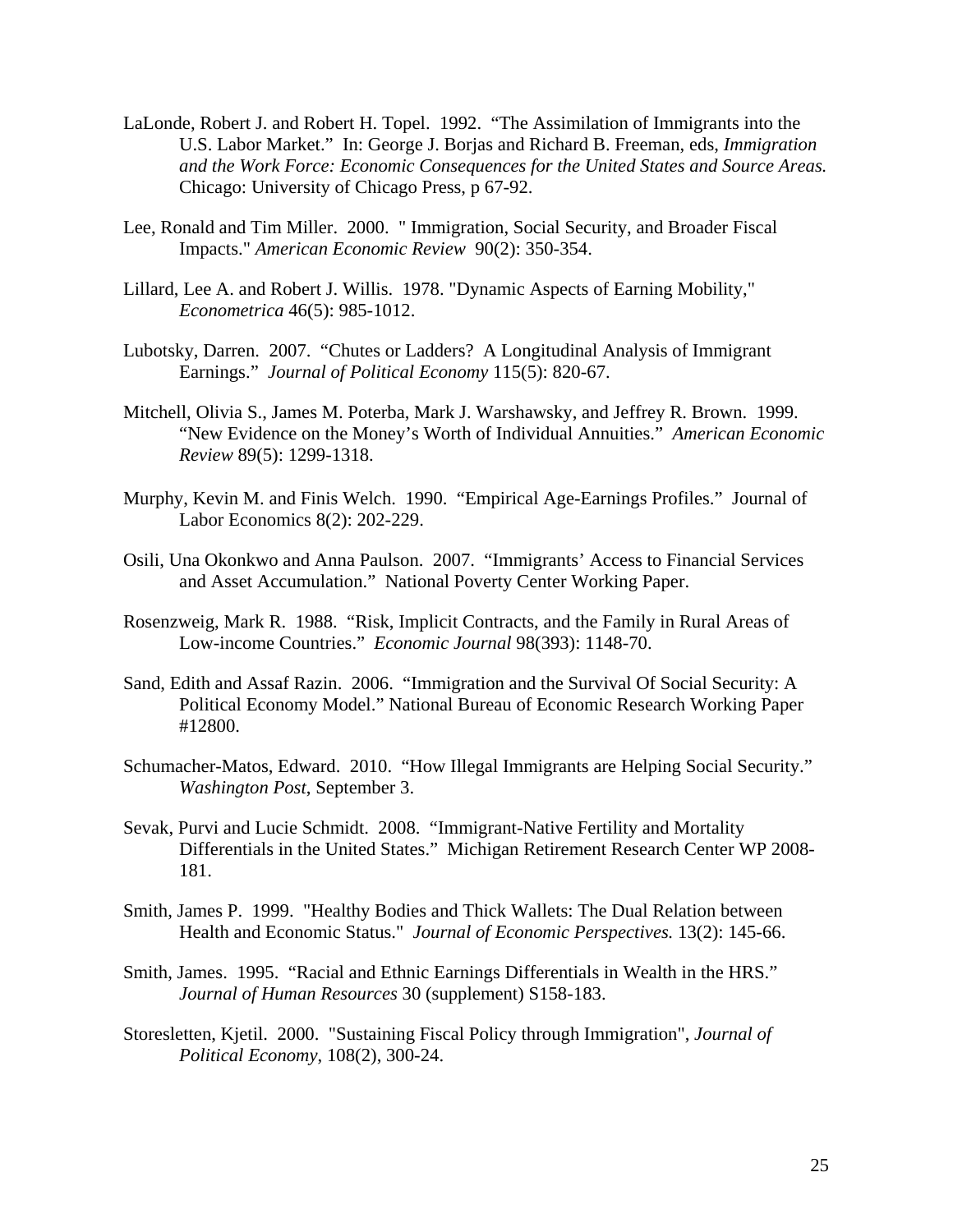Yaari, Menahem. 1965. "Uncertain Lifetime, Life Insurance, and the Theory of the Consumer." *Review of Economic Studies* 32: 137-150.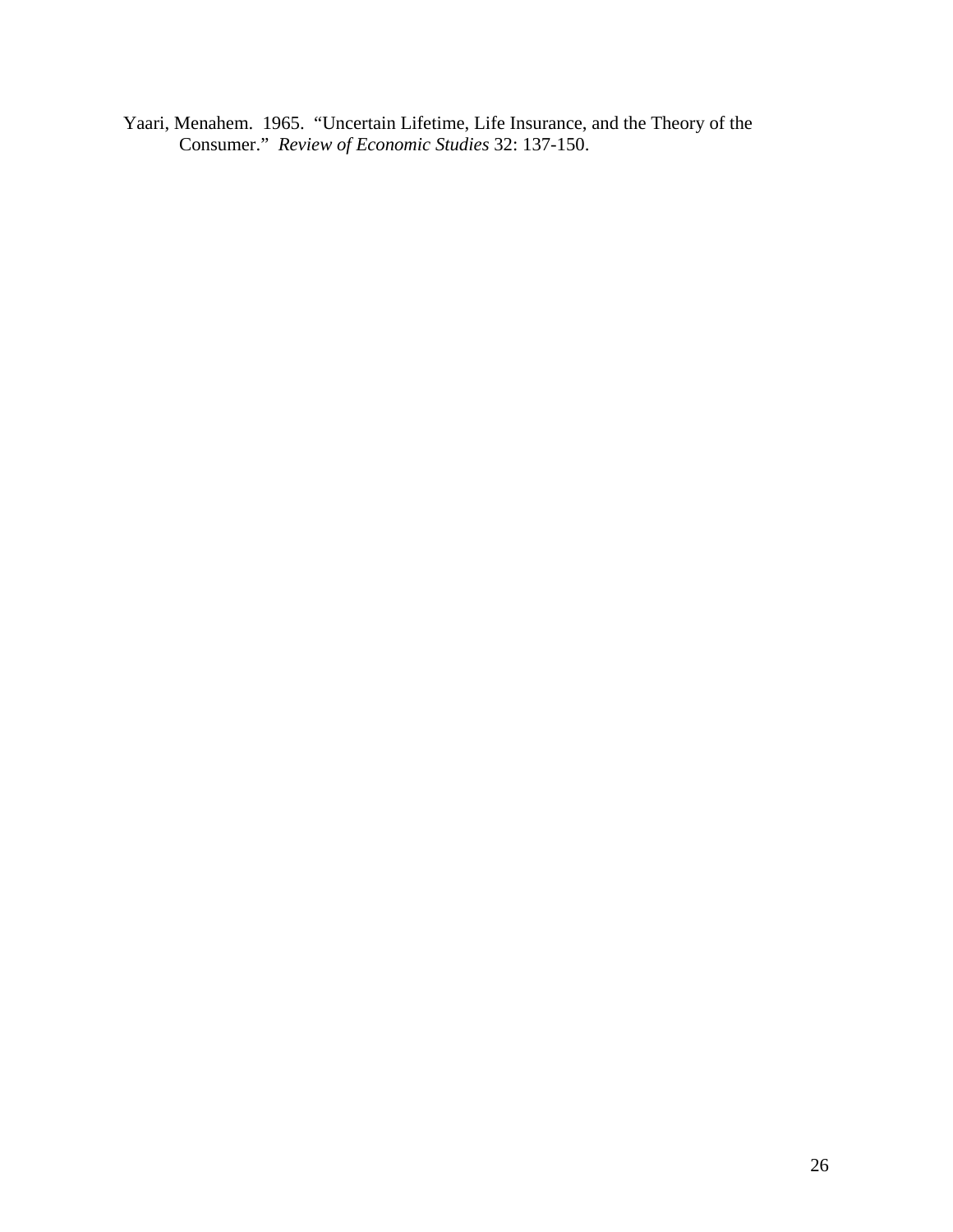

**Figure 1: Distribution of Immigrants in the HRS, by Number of Years in US**

Note: Based on responses at the time of first interview, among respondents ever interviewed in HRS 1992-2004.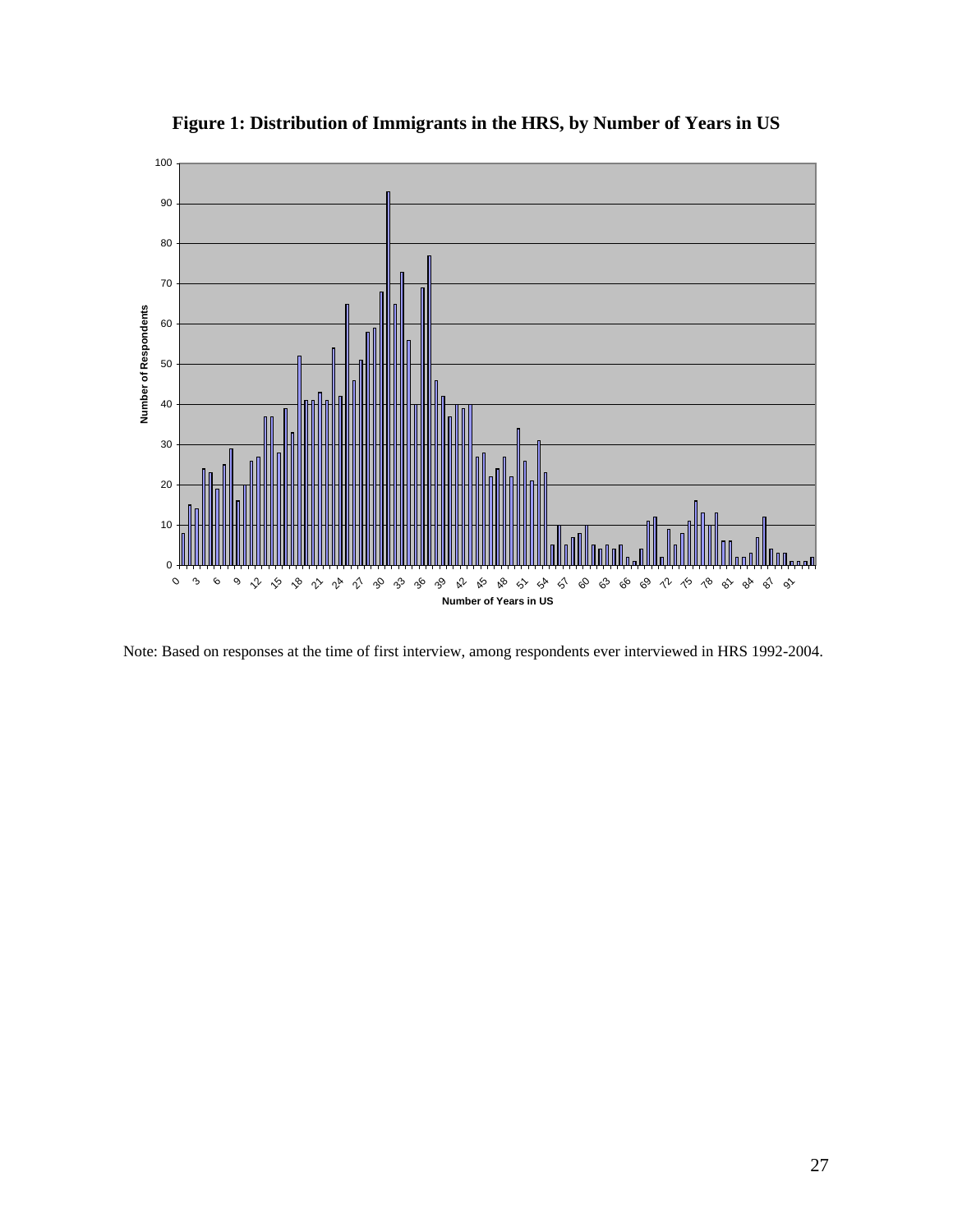

**Figure 2: Immigrant-Native Differentials in Social Security PIA, by Years in the U.S.**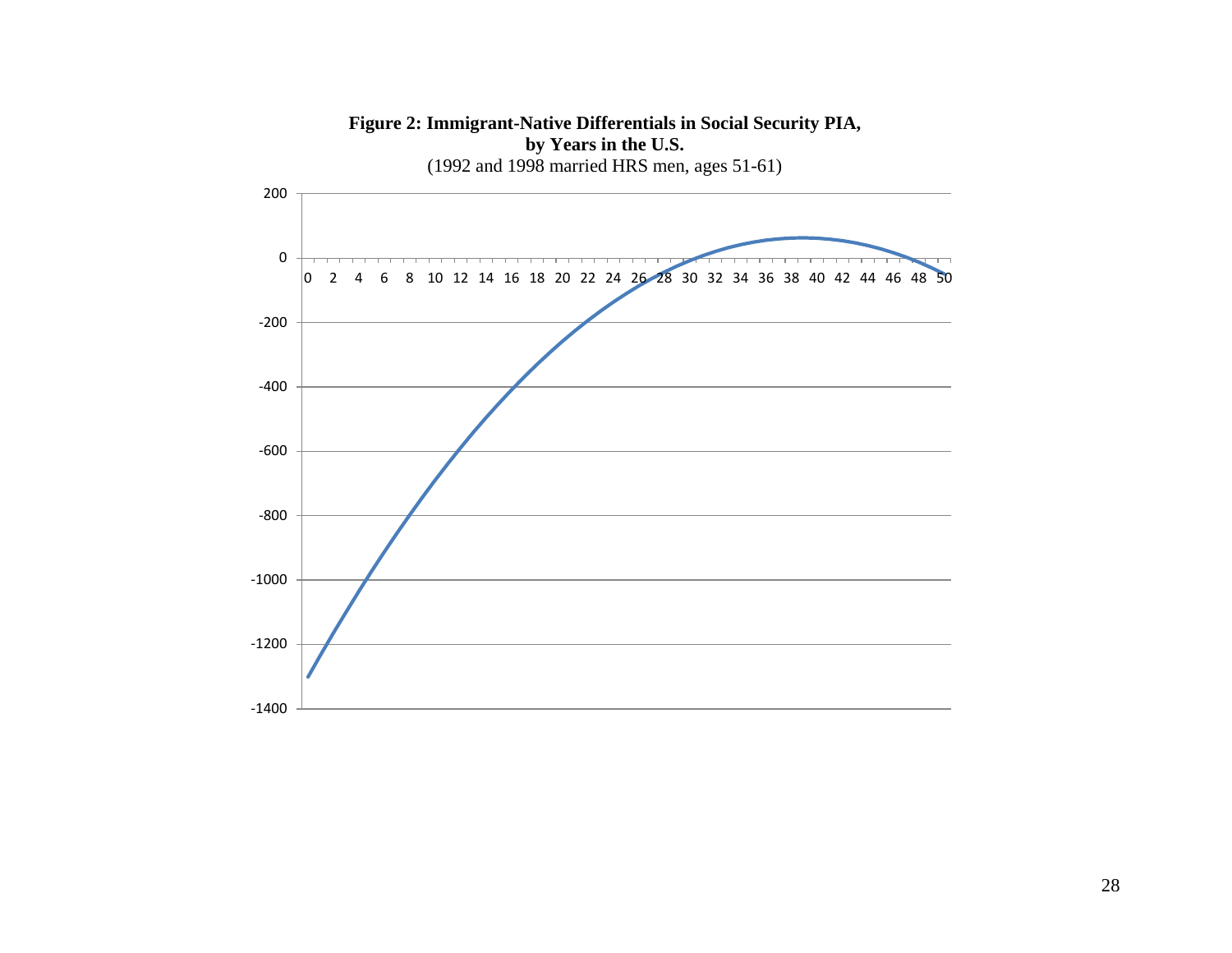## **Table 1: Comparison of U.S. Born to Immigrants**

|                                        |           | Mean       |        |           | Median     |     |
|----------------------------------------|-----------|------------|--------|-----------|------------|-----|
| Variable                               | U.S. Born | Immigrants |        | U.S. Born | Immigrants |     |
| Social Security PIA <sup>1</sup>       | 1,504     | 1,188      | ***    | 1,657     | 1,215      | *** |
| Actual annual SS benefits <sup>2</sup> | 15,145    | 12,073     | ***    | 15,600    | 12,300     | *** |
| Pension coverage <sup>3</sup>          | 0.60      | 0.49       | ***    |           |            |     |
| Net worth                              | 375,415   | 276,895    | ***    | 220,000   | 119,000    | *** |
| Is home owner                          | 0.88      | 0.74       | ***    |           |            |     |
| Home equity <sup>4</sup>               | 137,680   | 143,200    | $\ast$ | 100,000   | 100,000    |     |

Married HRS Households in Years 1998, 2000, 2002, and 2004 except where noted

Notes: \*\*\* Means/medians are significantly different from one another at the1% level, \*\* at the 5% level. Financial variables are in 2006 dollars.

 $1$  Among married men ages 51-61 in 1992 or 1998.

<sup>2</sup> Among married men 65 and older.

<sup>3</sup> Among working men under age 65, 1998 & 2000

<sup>4</sup> Among home owners.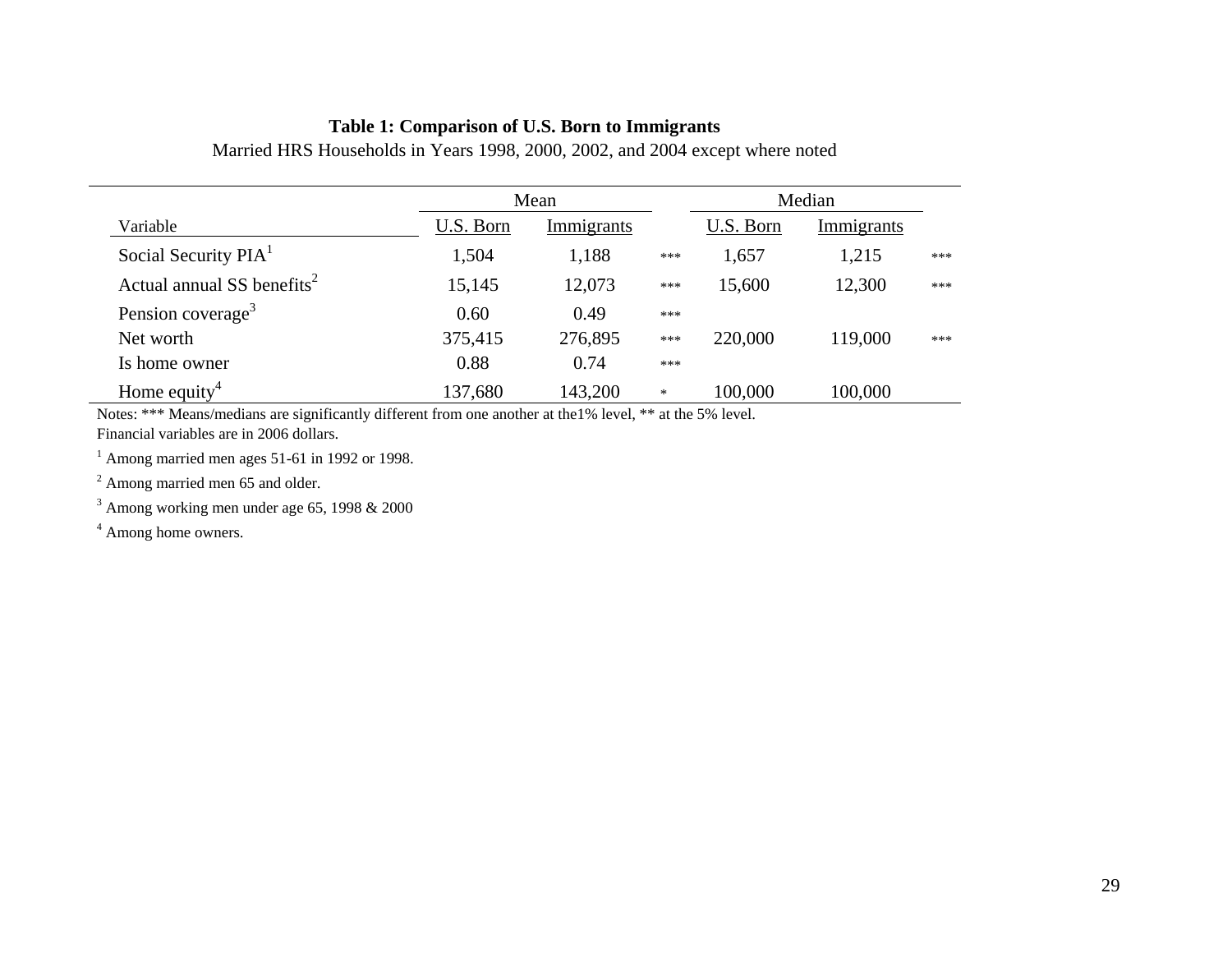|                       | Immigrants | <b>Natives</b> |
|-----------------------|------------|----------------|
| Years in U.S.         | 37.11      |                |
|                       | (16.07)    |                |
| $Age*$                | 66.93      | 67.52          |
|                       | (9.32)     | (9.2)          |
| Black*                | 0.08       | 0.10           |
| Hispanic*             | 0.48       | 0.04           |
| Years of schooling*   | 10.33      | 12.55          |
|                       | (5.19)     | (3.23)         |
| Number of children*   | 3.71       | 3.38           |
|                       | (2.41)     | (2.1)          |
| Self-reported health* | 3.03       | 2.81           |
|                       | (1.12)     | (1.13)         |
| Log income $*$        | 10.38      | 10.75          |
|                       | (1.02)     | (0.83)         |
| Currently working     | 0.46       | 0.45           |
| Retired*              | 0.48       | 0.58           |
| Num. Observations     | 2,117      | 21,687         |

## **Table 2: Summary Statistics**

Married HRS Households with Heads Ages 51+, 1998, 2000, 2002, and 2004

Notes: Financial variables are in 2006 dollars.

\* Denotes means are significantly different from one another.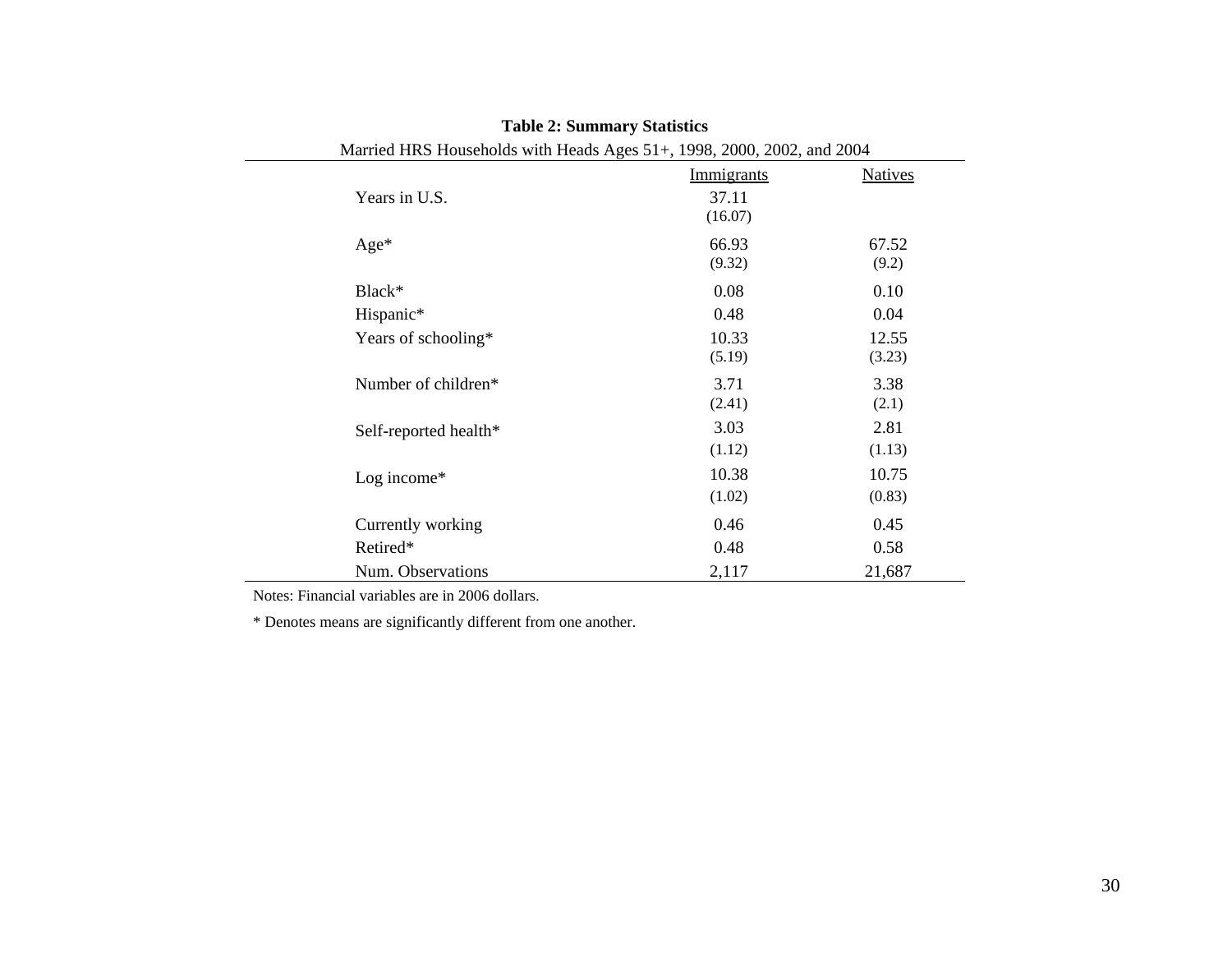| <del>------------------------------</del>        |          |     |          |       |          |      |          |       |
|--------------------------------------------------|----------|-----|----------|-------|----------|------|----------|-------|
|                                                  | (1)      |     | (2)      |       | (3)      |      | (4)      |       |
| Immigrant                                        | $-261.3$ | *** | $-211.2$ | $***$ | $-1,301$ | ***  | $-56.17$ |       |
|                                                  | (26.68)  |     | (29.25)  |       | (95.88)  |      | (56.58)  |       |
| <b>Black</b> race                                |          |     | $-211.3$ | ***   | $-204.7$ | ***  | $-82.30$ | $***$ |
|                                                  |          |     | (24.15)  |       | (23.59)  |      | (13.49)  |       |
| Hispanic ethnicity                               |          |     | $-162.0$ | ***   | $-186.3$ | ***  | $-70.44$ | ***   |
|                                                  |          |     | (33.20)  |       | (32.57)  |      | (18.56)  |       |
| <b>Quarters of Covered Earnings</b>              |          |     |          |       |          |      | 9.45     | ***   |
|                                                  |          |     |          |       |          |      | (0.12)   |       |
| Immigrant effect evaluated at                    |          |     |          |       |          |      |          |       |
| 25th % ile of years in U.S.                      |          |     |          |       | $-293.4$ | ***  | 194.77   | ***   |
| $(19$ Years)                                     |          |     |          |       | (35.16)  |      | (20.86)  |       |
| 50th % ile of years in U.S.                      |          |     |          |       | $-75.3$  | $**$ | 210.54   | $***$ |
| $(26.5 \text{ Years})$                           |          |     |          |       | (35.08)  |      | (20.24)  |       |
| 75th % ile of years in U.S.                      |          |     |          |       | 48.9     |      | 171.41   | $***$ |
| $(35$ Years)                                     |          |     |          |       | (35.14)  |      | (20.02)  |       |
| <b>Controls for Race/Ethinicity</b>              | No       |     | Yes      |       | Yes      |      | Yes      |       |
| <b>Assimilation Effects Included</b>             | No       |     | No       |       | Yes      |      | Yes      |       |
| <b>Controls for Quarters of Covered Earnings</b> | No       |     | No       |       | No       |      | Yes      |       |
| Num. Observations                                | 3,185    |     | 3,178    |       | 3,175    |      | 3,175    |       |
| R-squared                                        | 0.157    |     | 0.180    |       | 0.221    |      | 0.749    |       |

| Table 3: Immigrant Effects on Expected Monthly Social Security Payment (PIA) |  |  |  |
|------------------------------------------------------------------------------|--|--|--|
|                                                                              |  |  |  |

(among married male respondents ages 51-61 in 1992 or 1998)

Notes: \*\*\* Significant at the1% level, \*\* at the 5% level, \* at the 10% level.

Financial variables are in 2006 dollars. Regressions include dummy variables for year of interview,

and age, education, self-rated health and number of children.

 $\overline{\phantom{0}}$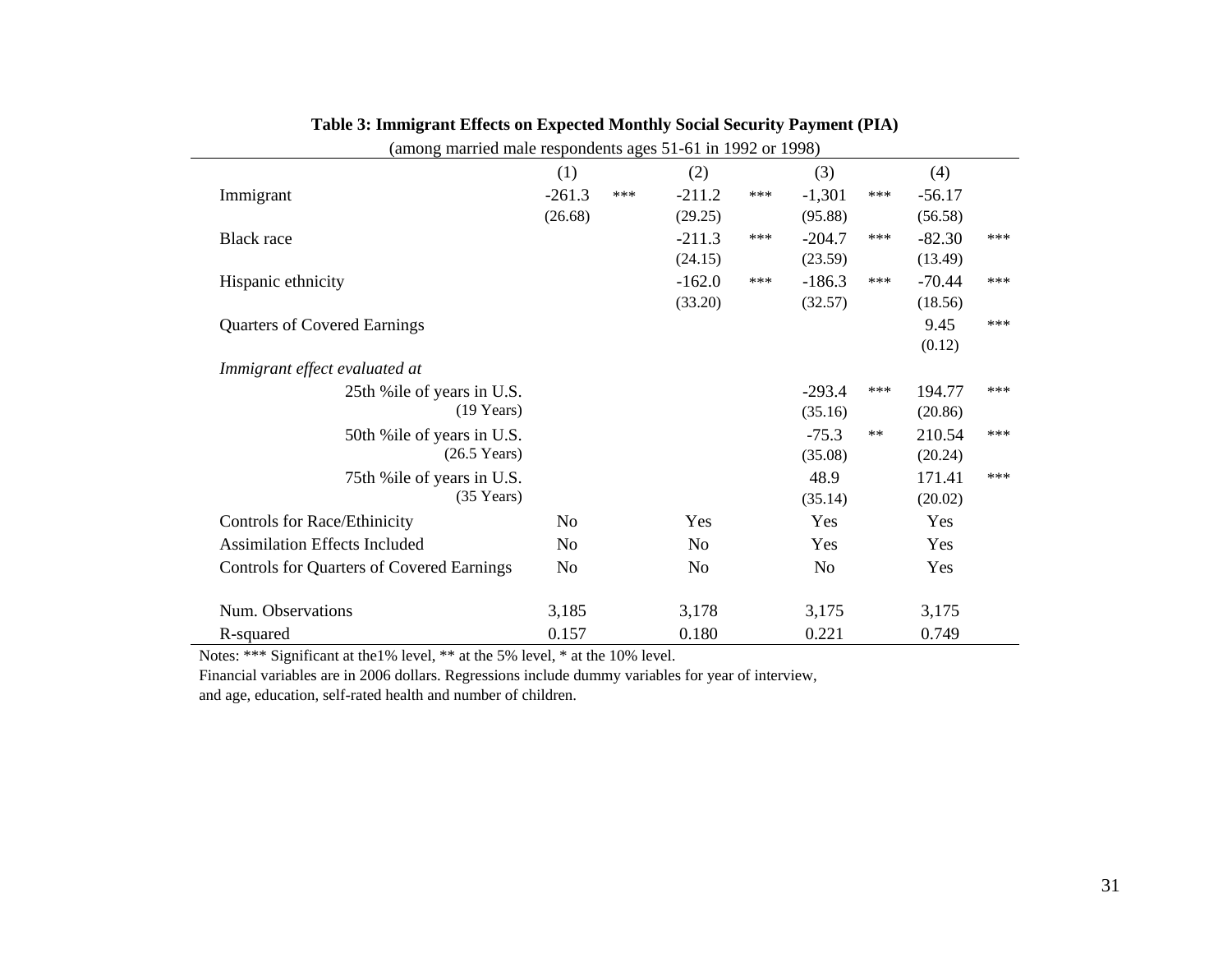| (among married male respondents ages 65+, 1998-2004) |                |     |                |     |           |     |
|------------------------------------------------------|----------------|-----|----------------|-----|-----------|-----|
|                                                      | (1)            |     | (2)            |     | (3)       |     |
| Immigrant                                            | $-2,260$       | *** | $-1,370$       | *** | $-15,414$ | *** |
|                                                      | (306.1)        |     | (343.2)        |     | (1,053)   |     |
| Black race                                           |                |     | $-1,945$       | *** | $-1,806$  | *** |
|                                                      |                |     | (274.3)        |     | (270.1)   |     |
| Hispanic ethnicity                                   |                |     | $-2783.0$      | *** | $-2,468$  | *** |
|                                                      |                |     | (364.1)        |     | (348.5)   |     |
| Immigrant effect evaluated at                        |                |     |                |     |           |     |
| 25th % ile of years in U.S.                          |                |     |                |     | $-2733.7$ | *** |
| $(29$ Years)                                         |                |     |                |     | (346)     |     |
| 50th % ile of years in U.S.                          |                |     |                |     | $-232.8$  |     |
| $(40$ Years)                                         |                |     |                |     | (373)     |     |
| 75th % ile of years in U.S.                          |                |     |                |     | 998.2     | *** |
| $(51$ Years)                                         |                |     |                |     | (381)     |     |
| Controls for Race/Ethinicity                         | No             |     | Yes            |     | Yes       |     |
| <b>Assimilation Effects Included</b>                 | N <sub>0</sub> |     | N <sub>0</sub> |     | Yes       |     |
| Num. Observations                                    | 14,398         |     | 14,244         |     | 14,204    |     |
| R-squared                                            | 0.140          |     | 0.151          |     | 0.166     |     |

**Table 4: Immigrant Effects on Annual Social Security Income**

Notes: \*\*\* Significant at the1% level, \*\* at the 5% level, \* at the 10% level.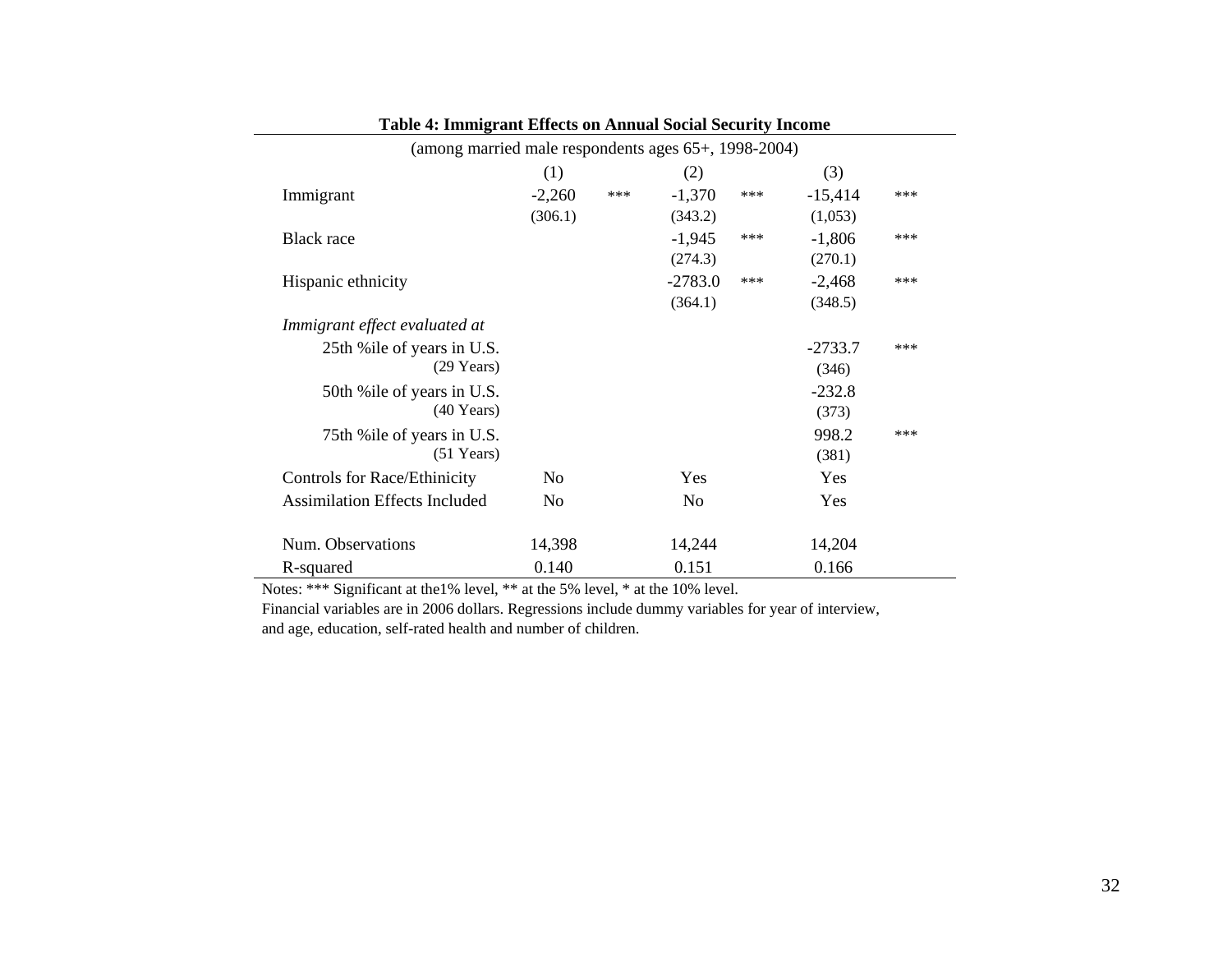| Table 5: Immigrant Effects on Pension Coverage                    |           |        |                |        |          |       |
|-------------------------------------------------------------------|-----------|--------|----------------|--------|----------|-------|
| (among married male workers less than ages $65$ , 1998 $& 2000$ ) |           |        |                |        |          |       |
|                                                                   | (1)       |        | (2)            |        | (3)      |       |
| Immigrant                                                         | $-0.0421$ | $\ast$ | $-0.046$       | $**$   | $-0.282$ |       |
|                                                                   | (0.019)   |        | (0.021)        |        | (0.091)  |       |
| <b>Black</b> race                                                 |           |        | 0.038          | $\ast$ | 0.038    |       |
|                                                                   |           |        | (0.0192)       |        | (0.0193) |       |
| Hispanic ethnicity                                                |           |        | 0.012          |        | 0.009    |       |
|                                                                   |           |        | (0.0229)       |        | (0.0230) |       |
| Immigrant effect evaluated at                                     |           |        |                |        |          |       |
| 25th % ile of years in U.S.                                       |           |        |                |        | $-0.099$ | $***$ |
| $(19 \text{ Years})$                                              |           |        |                |        | (0.027)  |       |
| 50th % ile of years in U.S.                                       |           |        |                |        | $-0.052$ | $***$ |
| $(26.5 \text{ Years})$                                            |           |        |                |        | (0.026)  |       |
| 75th % ile of years in U.S.                                       |           |        |                |        | $-0.017$ |       |
| $(35$ Years)                                                      |           |        |                |        | (0.025)  |       |
| <b>Controls for Race/Ethinicity</b>                               | No        |        | Yes            |        | Yes      |       |
| <b>Assimilation Effects Included</b>                              | No        |        | N <sub>0</sub> |        | Yes      |       |
|                                                                   |           |        |                |        |          |       |
| Num. Observations                                                 | 7,419     |        | 7,419          |        | 7,407    |       |
| R-squared                                                         | 0.053     |        | 0.053          |        | 0.055    |       |

| <b>Table 5: Immigrant Effects on Pension Coverage</b> |  |  |  |  |  |
|-------------------------------------------------------|--|--|--|--|--|
|-------------------------------------------------------|--|--|--|--|--|

Notes: \*\*\* Significant at the1% level, \*\* at the 5% level, \* at the 10% level.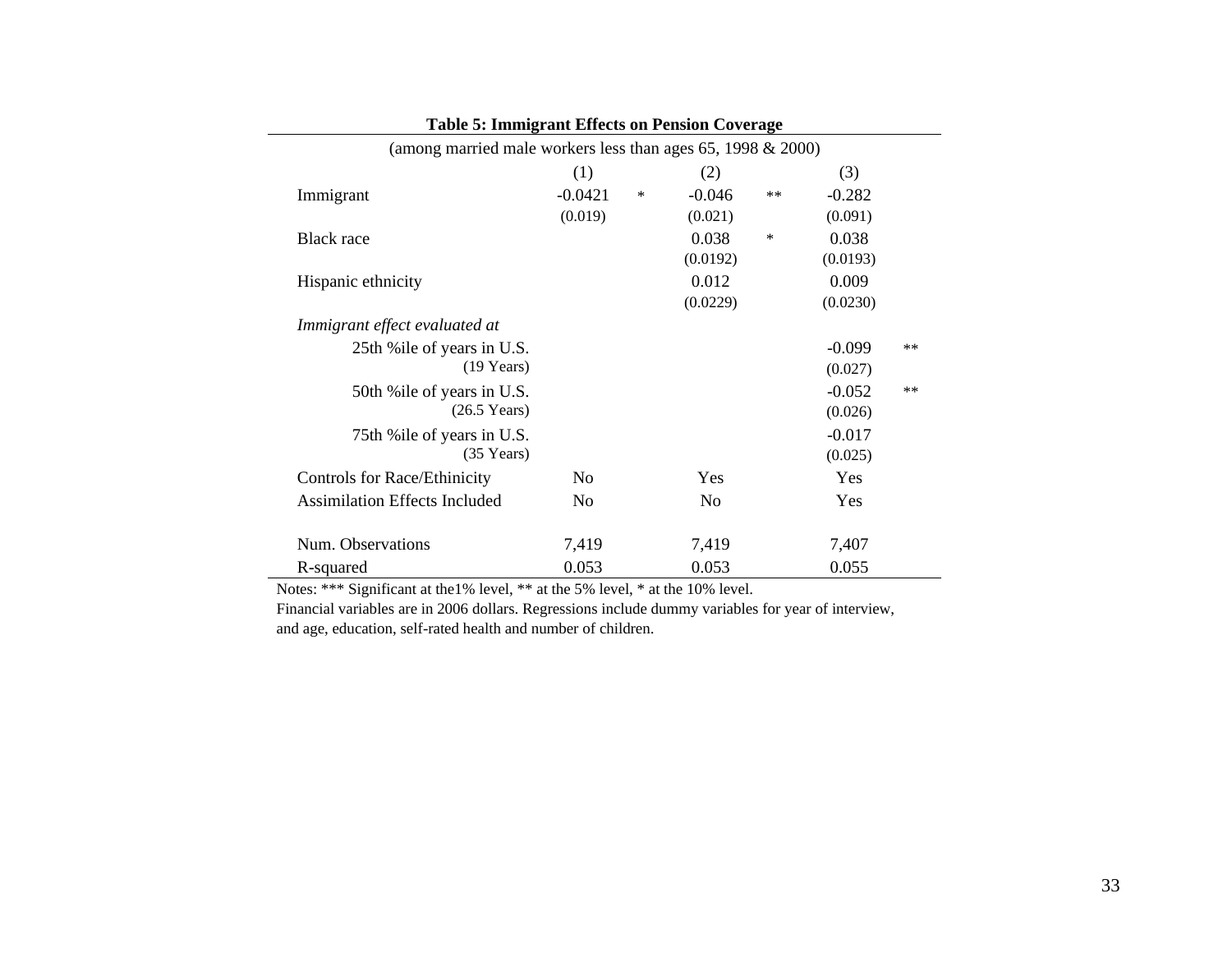| <b>Table 6: Immigrants Effects on Net Worth</b>               |                |            |       |            |     |  |  |  |
|---------------------------------------------------------------|----------------|------------|-------|------------|-----|--|--|--|
| (among married households, with heads ages $51+$ , 1998-2004) |                |            |       |            |     |  |  |  |
|                                                               | (1)            | (2)        |       | (3)        |     |  |  |  |
| Immigrant                                                     | 9,186          | 34,465     | ***   | $-227,002$ | *** |  |  |  |
|                                                               | (9, 466)       | (10, 367)  |       | (41, 466)  |     |  |  |  |
| <b>Black</b> race                                             |                | $-148,888$ | $***$ | $-146,288$ | *** |  |  |  |
|                                                               |                | (9,087)    |       | (9,104)    |     |  |  |  |
| Hispanic ethnicity                                            |                | $-91,951$  | ***   | $-93,156$  | *** |  |  |  |
|                                                               |                | (11, 732)  |       | (11, 852)  |     |  |  |  |
| Immigrant effect evaluated at                                 |                |            |       |            |     |  |  |  |
| 25th % ile of years in U.S.                                   |                |            |       | 13,331     |     |  |  |  |
| $(26$ Years)                                                  |                |            |       | (12523)    |     |  |  |  |
| 50th % ile of years in U.S.                                   |                |            |       | 62,237     | *** |  |  |  |
| $(36 \text{ Years})$                                          |                |            |       | (12313)    |     |  |  |  |
| 75th % ile of years in U.S.                                   |                |            |       | 86,960     | *** |  |  |  |
| $(46$ Years)                                                  |                |            |       | (13171)    |     |  |  |  |
| Controls for Race/Ethinicity                                  | N <sub>0</sub> | Yes        |       | Yes        |     |  |  |  |
| <b>Assimilation Effects Included</b>                          | N <sub>0</sub> | No         |       | Yes        |     |  |  |  |
| Num. Observations                                             | 23,858         | 23,858     |       | 23,804     |     |  |  |  |
| R-squared                                                     | 0.148          | 0.158      |       | 0.159      |     |  |  |  |

Notes: \*\*\* Significant at the1% level, \*\* at the 5% level, \* at the 10% level.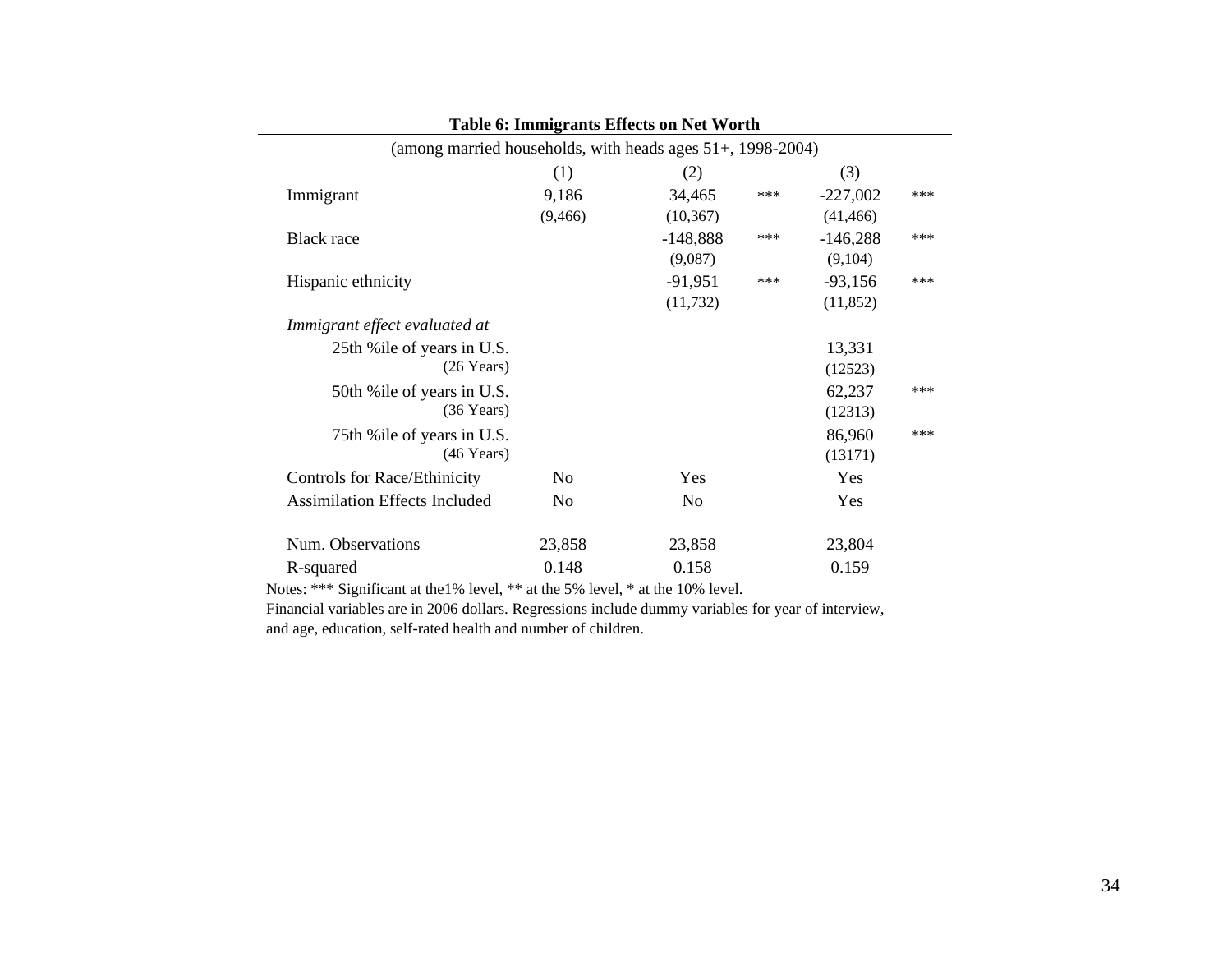| Table 7: Immigrants Effects on Home Ownership                 |                |     |                |     |          |     |
|---------------------------------------------------------------|----------------|-----|----------------|-----|----------|-----|
| (among married households, with heads ages $51+$ , 1998-2004) |                |     |                |     |          |     |
|                                                               | (1)            |     | (2)            |     | (3)      |     |
| Immigrant                                                     | $-0.113$       | *** | $-0.101$       | *** | $-0.513$ | *** |
|                                                               | (0.007)        |     | (0.008)        |     | (0.032)  |     |
| <b>Black</b> race                                             |                |     | $-0.046$       | *** | $-0.041$ | *** |
|                                                               |                |     | (0.007)        |     | (0.007)  |     |
| Hispanic ethnicity                                            |                |     | $-0.041$       | *** | $-0.037$ | *** |
|                                                               |                |     | (0.009)        |     | (0.009)  |     |
| Immigrant effect evaluated at                                 |                |     |                |     |          |     |
| 25th % ile of years in U.S.                                   |                |     |                |     | $-0.161$ | *** |
| $(26$ Years)                                                  |                |     |                |     | (0.010)  |     |
| 50th % ile of years in U.S.                                   |                |     |                |     | $-0.076$ | *** |
| $(36 \text{ Years})$                                          |                |     |                |     | (0.010)  |     |
| 75th % ile of years in U.S.                                   |                |     |                |     | $-0.017$ | ∗   |
| $(46$ Years)                                                  |                |     |                |     | (0.010)  |     |
| <b>Controls for Race/Ethinicity</b>                           | N <sub>o</sub> |     | Yes            |     | Yes      |     |
| <b>Assimilation Effects Included</b>                          | N <sub>o</sub> |     | N <sub>o</sub> |     | Yes      |     |
|                                                               |                |     |                |     |          |     |
| Num. Observations                                             | 24,549         |     | 24,549         |     | 24,492   |     |
| R-squared                                                     | 0.042          |     | 0.044          |     | 0.053    |     |

| <b>Table 7: Immigrants Effects on Home Ownership</b> |  |  |  |
|------------------------------------------------------|--|--|--|
|------------------------------------------------------|--|--|--|

Notes: \*\*\* Significant at the1% level, \*\* at the 5% level, \* at the 10% level.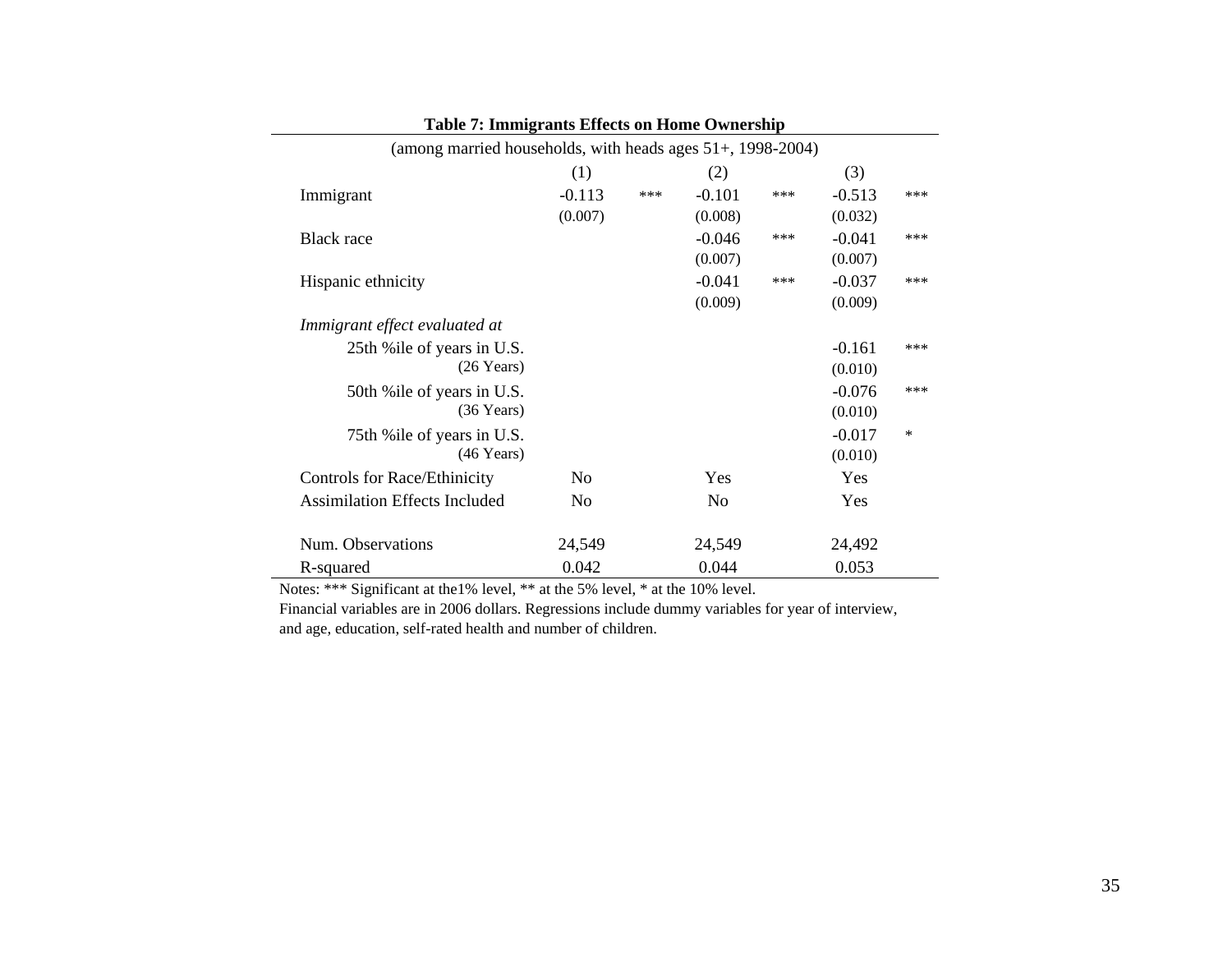| <b>Table 8: Immigrants Effects on Home Equity</b>                    |                |       |                |     |                |     |
|----------------------------------------------------------------------|----------------|-------|----------------|-----|----------------|-----|
| (among married homeowner households, with heads ages 51+, 1998-2004) |                |       |                |     |                |     |
|                                                                      | (1)            |       | (2)            |     | (3)            |     |
| Immigrant                                                            | 27,465         | $***$ | 30,012         | *** | $-66,143$      | *** |
|                                                                      | (2,987)        |       | (3,213)        |     | (15,360)       |     |
| <b>Black</b> race                                                    |                |       | $-35,105$      | *** | $-34,517$      | *** |
|                                                                      |                |       | (2,755)        |     | (2,759)        |     |
| Hispanic ethnicity                                                   |                |       | $-13,504$      | *** | $-14,322$      | *** |
|                                                                      |                |       | (3,612)        |     | (3,640)        |     |
| Immigrant effect evaluated at                                        |                |       |                |     |                |     |
| 25th % ile of years in U.S.                                          |                |       |                |     | 24,609         | *** |
| $(26$ Years)                                                         |                |       |                |     | (4112)         |     |
| 50th % ile of years in U.S.                                          |                |       |                |     | 40,079         | *** |
| $(36$ Years)                                                         |                |       |                |     | (3773)         |     |
| 75th % ile of years in U.S.                                          |                |       |                |     | 44,753         | *** |
| $(46$ Years)                                                         |                |       |                |     | (4090)         |     |
| <b>Controls for Race/Ethinicity</b>                                  | N <sub>0</sub> |       | Yes            |     | N <sub>0</sub> |     |
| <b>Assimilation Effects Included</b>                                 | No             |       | N <sub>0</sub> |     | Yes            |     |
|                                                                      |                |       |                |     |                |     |
| Num. Observations                                                    | 20,783         |       | 20,783         |     | 20,746         |     |
| R-squared                                                            | 0.135          |       | 0.141          |     | 0.143          |     |

**Table 8: Immigrants Effects on Home Equity**

Notes: \*\*\* Significant at the1% level, \*\* at the 5% level, \* at the 10% level.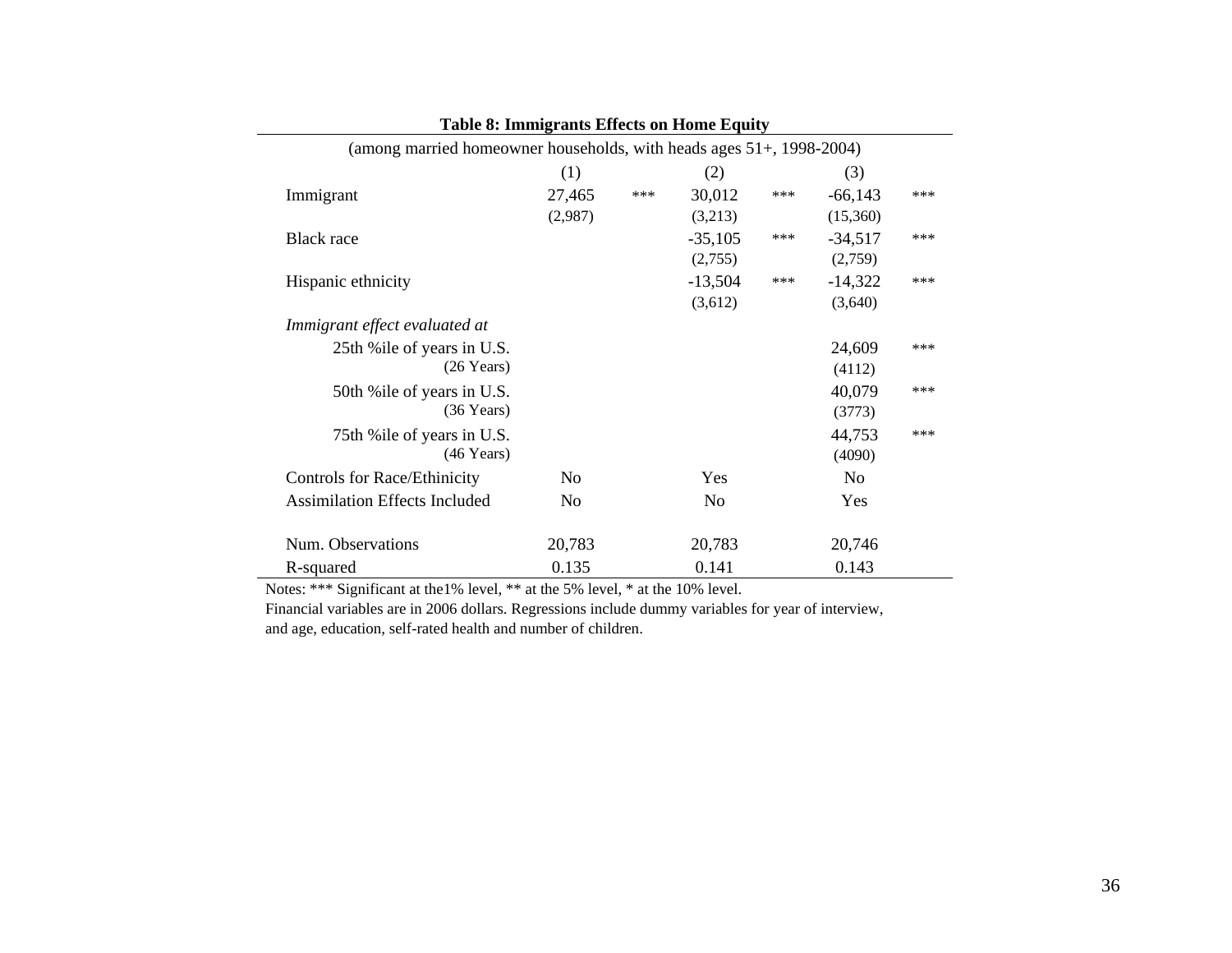| <b>Table 9: Immigrants Ellects on Non-nousing Wealth</b>   |          |            |     |            |      |
|------------------------------------------------------------|----------|------------|-----|------------|------|
| (among married households, with heads ages 51+, 1998-2004) |          |            |     |            |      |
|                                                            | (1)      | (2)        |     | (3)        |      |
| Immigrant                                                  | $-8,623$ | 12,523     |     | $-138,363$ | ***  |
|                                                            | (7911)   | (8685)     |     | (34, 526)  |      |
| <b>Black</b> race                                          |          | $-109,330$ | *** | $-107,809$ | ***  |
|                                                            |          | (7589)     |     | (7606)     |      |
| Hispanic ethnicity                                         |          | $-73,768$  | *** | $-74,947$  | ***  |
|                                                            |          | (9803)     |     | (9906)     |      |
| Immigrant effect evaluated at                              |          |            |     |            |      |
| 25th % ile of years in U.S.                                |          |            |     | 810        |      |
| $(26$ Years)                                               |          |            |     | (10, 468)  |      |
| 50th % ile of years in U.S.                                |          |            |     | 29,203     | $**$ |
| $(36$ Years)                                               |          |            |     | (10,312)   |      |
| 75th % ile of years in U.S.                                |          |            |     | 43,631     | ***  |
| $(46$ Years)                                               |          |            |     | (11,043)   |      |
| Controls for Race/Ethinicity                               | No       | Yes        |     | Yes        |      |
| <b>Assimilation Effects Included</b>                       | No       | No         |     | Yes        |      |
|                                                            |          |            |     |            |      |
| Num. Observations                                          | 23,438   | 23,438     |     | 23,384     |      |
| R-squared                                                  | 0.113    | 0.122      |     | 0.122      |      |

**Table 9: Immigrants Effects on Non-housing Wealth**

Notes: \*\*\* Significant at the1% level, \*\* at the 5% level, \* at the 10% level.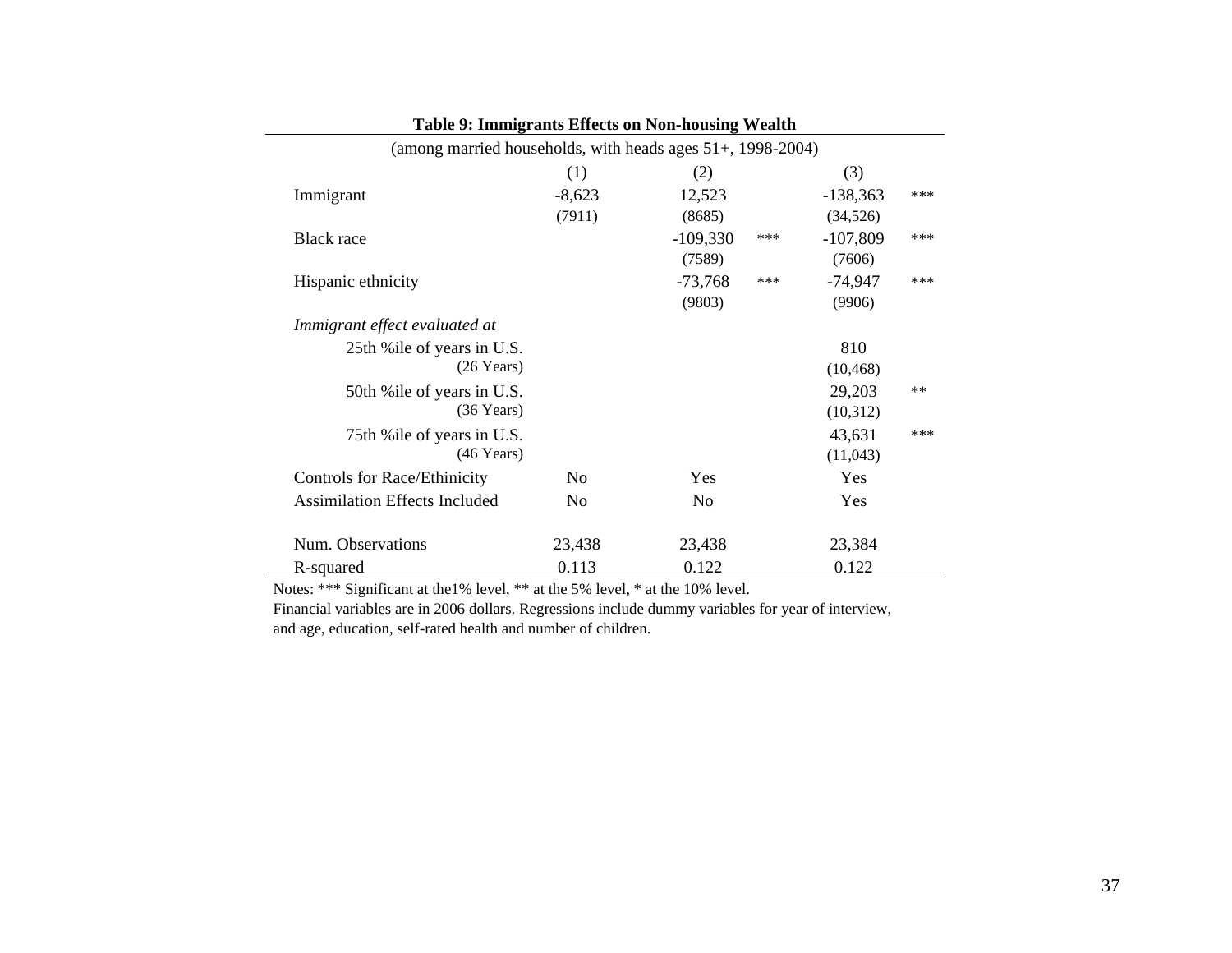<span id="page-38-5"></span> $6$  For variables that are measured at the individual level, including immigrant status, education and age, we use the characteristics of the male when observing a married household.

<span id="page-38-6"></span> $<sup>7</sup>$  The HRS sample is of the ages where the age earnings profile is often thought to be flat or declining (see, for example, Lillard and</sup> Willis (1978), Honig and Hanoch (1985), Murphy and Welch (1990) Johnson and Neumark (1996). However, recent evidence suggests increasing wages as long as individuals continue to work full time (Casanova, 2012). Given the mixed evidence, we assume a flat earnings profile when doing these imputations.

<span id="page-38-8"></span><span id="page-38-7"></span> $\degree$  These values differ slightly for our regression sample, which is limited to married households.<br> $\degree$  The sample for each of these comparisons differs depending on the variable of interest. See footnotes in Table 1 fo

<span id="page-38-9"></span> $10$  Self-rated health is reported on a scale of one to five, where one represents excellent health and five represents poor health.

<span id="page-38-10"></span><sup>11</sup> We do not include a control for income, since it is clearly endogenously determined. However, adding controls for log income does not qualitatively change our results.

<span id="page-38-11"></span> $12$  PIA is only estimated once for each respondent, since it is based on earnings histories.

<span id="page-38-12"></span> $^{13}$  Country of origin is available in the HRS as restricted data, but it is prohibited to link country of origin with the restricted Social Security Administration Earnings Histories.

<span id="page-38-13"></span><sup>14</sup> We have also estimated regressions where we control for years in the US in a linear specification, and where we allow for a nonlinear spline specification. Results are qualitatively similar, and available from the authors.

See Borjas (1999) for a detailed discussion.

<span id="page-38-15"></span><span id="page-38-14"></span><sup>16</sup> However, repeated cross-sectional analyses are also biased by differential return migration (Duleep and Dowhan, 2002; Lubotsky, 2007). Our analysis is not subject to this bias.

<span id="page-38-17"></span><span id="page-38-16"></span> $17$  The full set of estimates is available upon request.

<span id="page-38-0"></span> <sup>1</sup> However, a number of recent papers have pointed to a significant degree of heterogeneity in the immigrant-native wage gap across immigrant groups defined by a number of characteristics. See Section II for details.

<span id="page-38-1"></span> $2$  See Borjas (1999), Blau et al. (2003), and Duleep and Dowhan (2008) for reviews of this literature.

<span id="page-38-2"></span><sup>&</sup>lt;sup>3</sup> The one exception is the cohort of immigrants who arrived between 1965-1969, immediately after the major 1965 change in immigration policy.

<sup>&</sup>lt;sup>4</sup>This is also noted by Amuedo-Dorantes and Pozo (2002) with respect to precautionary savings.

<span id="page-38-4"></span><span id="page-38-3"></span> $<sup>5</sup>$  For example, ownership nonresponse rates on assets in the SIPP are twice that of other surveys. For stocks, conditional nonresponse</sup> rates were 9% in the HRS compared with 42% in the SIPP (Smith, 1995). Favreault and Nichols (2011) work with the SIPP, in which net worth data is missing for between 10-20% of the sample, depending on age and immigrant/native status.